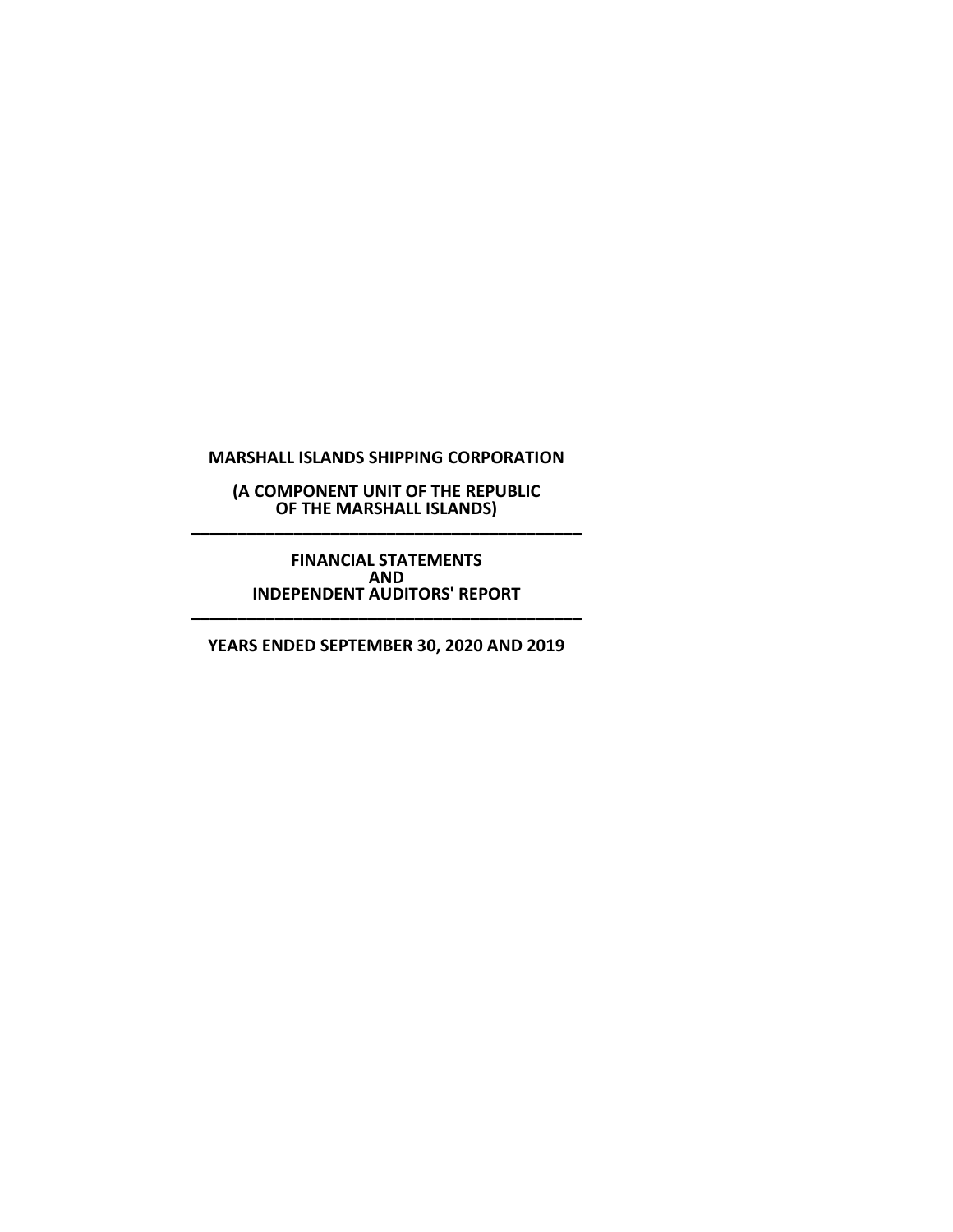#### **MARSHALL ISLANDS SHIPPING CORPORATION (A COMPONENT UNIT OF THE REPUBLIC OF THE MARSHALL ISLANDS)**

Years Ended September 30, 2020 and 2019 Table of Contents

|      |                                                                                                                                                                                            | Page No. |
|------|--------------------------------------------------------------------------------------------------------------------------------------------------------------------------------------------|----------|
| I.   | INDEPENDENT AUDITORS' REPORT                                                                                                                                                               | 1        |
| II.  | <b>MANAGEMENT'S DISCUSSION AND ANALYSIS</b>                                                                                                                                                | 3        |
| III. | FINANCIAL STATEMENTS:                                                                                                                                                                      |          |
|      | <b>Statements of Net Position</b>                                                                                                                                                          | 12       |
|      | Statements of Revenues, Expenses and Changes in Net Position                                                                                                                               | 13       |
|      | <b>Statements of Cash Flows</b>                                                                                                                                                            | 14       |
|      | Notes to Financial Statements                                                                                                                                                              | 15       |
| IV.  | INDEPENDENT AUDITORS' REPORT ON COMPLIANCE WITH<br><b>LAWS AND REGULATIONS</b>                                                                                                             |          |
|      | Independent Auditors' Report on Internal Control Over Financial<br>Reporting and on Compliance and Other Matters Based on an<br>Audit of Financial Statements Performed in Accordance With |          |
|      | <b>Government Auditing Standards</b>                                                                                                                                                       | 26       |
|      | Unresolved Prior Year Findings                                                                                                                                                             | 28       |
|      |                                                                                                                                                                                            |          |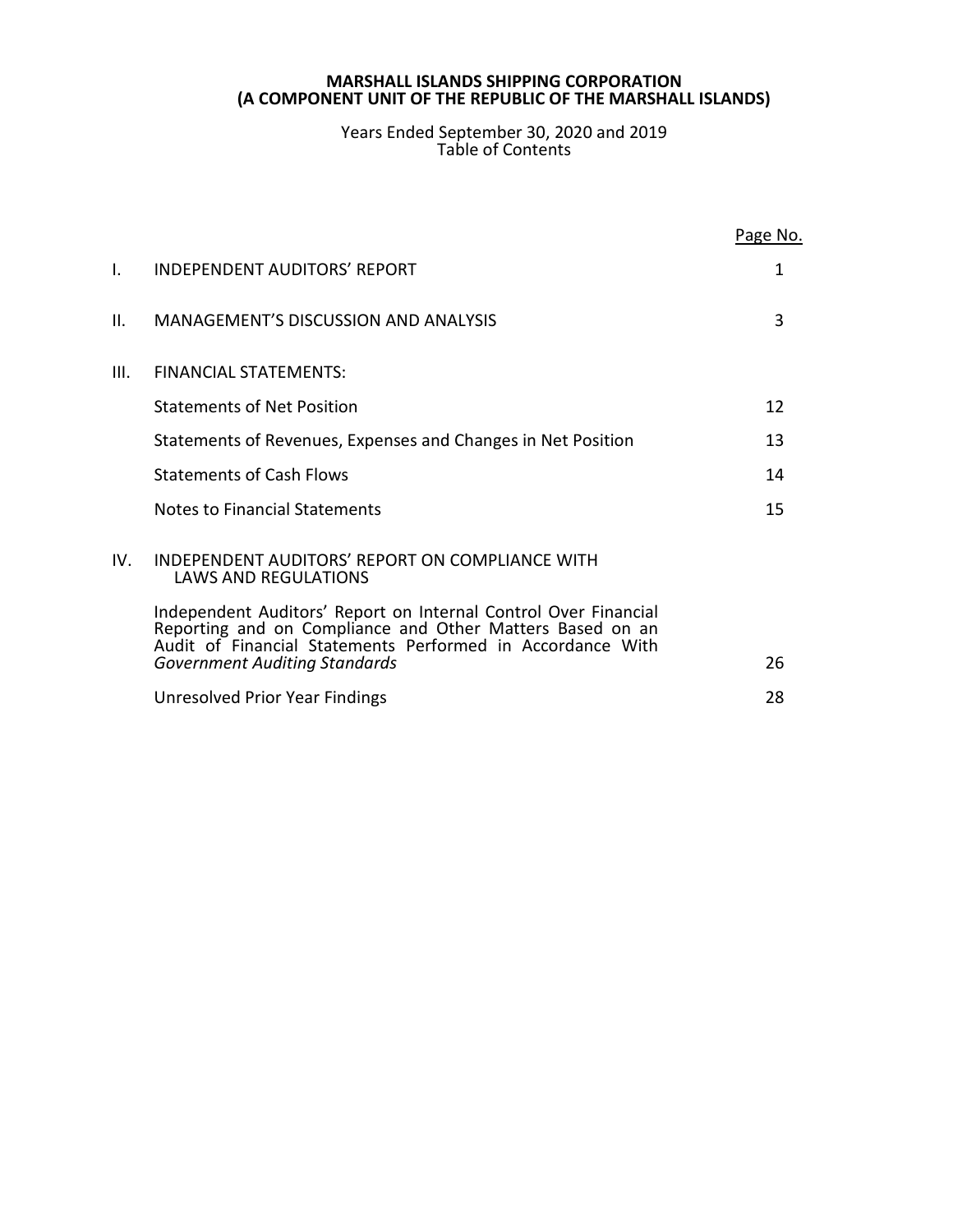# **Deloitte**.

Deloitte & Touche LLP 361 South Marine Corps Drive Tamuning, GU 96913-3973 USA

Tel: +1 (671) 646-3884 Fax: +1 (671) 649-4265

www.deloitte.com

# **INDEPENDENT AUDITORS' REPORT**

Board of Directors Marshall Islands Shipping Corporation:

# **Report on the Financial Statements**

We have audited the accompanying financial statements of Marshall Islands Shipping Corporation (MISC), a component unit of the Republic of the Marshall Islands (RepMar), which comprise the statements of net position as of September 30, 2020 and 2019, and the related statements of revenues, expenses and changes in net position and of cash flows for the years then ended, and the related notes to the financial statements.

# *Management's Responsibility for the Financial Statements*

Management is responsible for the preparation and fair presentation of these financial statements in accordance with accounting principles generally accepted in the United States of America; this includes the design, implementation, and maintenance of internal control relevant to the preparation and fair presentation of financial statements that are free from material misstatement, whether due to fraud or error.

# *Auditors' Responsibility*

Our responsibility is to express an opinion on these financial statements based on our audits. We conducted our audits in accordance with auditing standards generally accepted in the United States of America and the standards applicable to financial audits contained in *Government Auditing Standards,* issued by the Comptroller General of the United States. Those standards require that we plan and perform the audit to obtain reasonable assurance about whether the financial statements are free from material misstatement.

An audit involves performing procedures to obtain audit evidence about the amounts and disclosures in the financial statements. The procedures selected depend on the auditor's judgment, including the assessment of the risks of material misstatement of the financial statements, whether due to fraud or error. In making those risk assessments, the auditor considers internal control relevant to the entity's preparation and fair presentation of the financial statements in order to design audit procedures that are appropriate in the circumstances, but not for the purpose of expressing an opinion on the effectiveness of the entity's internal control. Accordingly, we express no such opinion. An audit also includes evaluating the appropriateness of accounting policies used and the reasonableness of significant accounting estimates made by management, as well as evaluating the overall presentation of the financial statements.

We believe that the audit evidence we have obtained is sufficient and appropriate to provide a basis for our audit opinion.

# *Opinion*

In our opinion, the financial statements referred to above present fairly, in all material respects, the financial position of MISC as of September 30, 2020 and 2019, and the results of its operations and its cash flows for the years then ended in accordance with accounting principles generally accepted in the United States of America.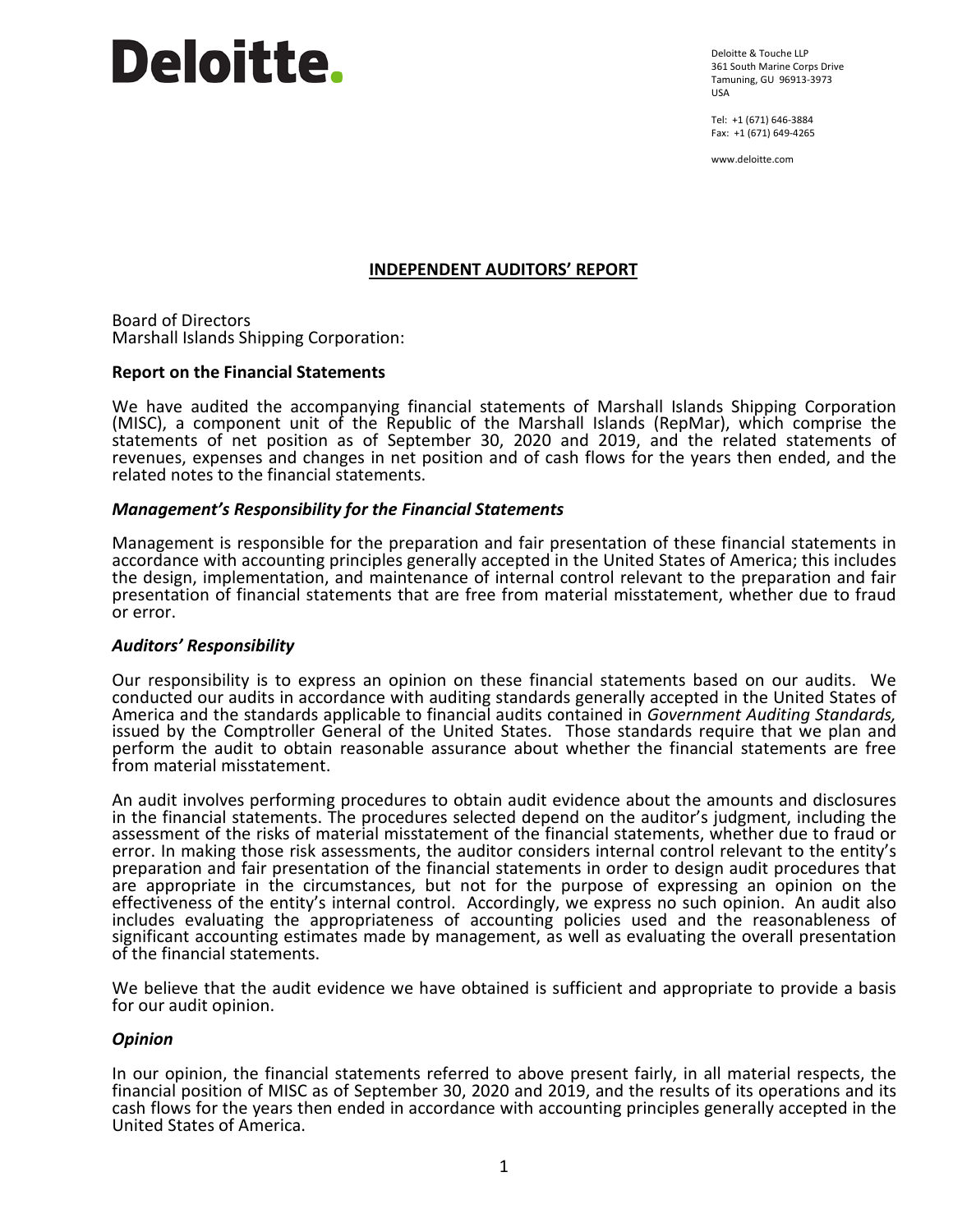# Deloitte.

# *Emphasis of Matters*

# *Payable to Affiliates*

As discussed in Note 4 to the financial statements, MISC is currently negotiating with Tobolar Copra Processing Authority (TCPA) to determine the ultimate disposition of certain liabilities payable by MISC to TCPA.

# *Going Concern*

The accompanying financial statements have been prepared assuming that MISC will continue as a going concern. As discussed in Note 7 to the financial statements, MISC's recurring losses from operations raise substantial doubt about its ability to continue as a going concern. Management's plans concerning this matter are also discussed in Note 7 to the financial statements. The financial statements do not include any adjustments that might result from the outcome of this uncertainty.

# *COVID-19*

As discussed in Note 8 to the financial statements, MISC determined that the COVID-19 pandemic may negatively impact its business, results of operations and net position. MISC is unable to reasonably estimate its ultimate financial impact.

Our opinion is not modified with respect to these matters.

# *Other Matters*

# *Required Supplementary Information*

Accounting principles generally accepted in the United States of America require that the management's discussion and analysis on pages 3 to 11 be presented to supplement the financial statements. Such information, although not a part of the financial statements, is required by the Governmental Accounting Standards Board who considers it to be an essential part of financial reporting for placing the financial statements in an appropriate operational, economic, or historical context. We have applied certain limited procedures to the required supplementary information in accordance with auditing standards generally accepted in the United States of America, which consisted of inquiries of management about the methods of preparing the information and comparing the information for consistency with management's responses to our inquiries, the financial statements, and other knowledge we obtained during our audit of the financial statements. We do not express an opinion or provide any assurance on the information because the limited procedures do not provide us with sufficient evidence to express an opinion or provide any assurance.

# **Other Reporting Required by** *Government Auditing Standards*

In accordance with *Government Auditing Standards*, we have also issued our report dated October 27, 2021, on our consideration of MISC's internal control over financial reporting and on our tests of its compliance with certain provisions of laws, regulations, contracts, and grant agreements and other matters. The purpose of that report is solely to describe the scope of our testing of internal control over financial reporting and compliance and the results of that testing, and not to provide an opinion on the effectiveness of MISC's internal control over financial reporting or on compliance. That report is an integral part of an audit performed in accordance with *Government Auditing Standards* in considering MISC's internal control over financial reporting and compliance.

loite Wackell

October 27, 2021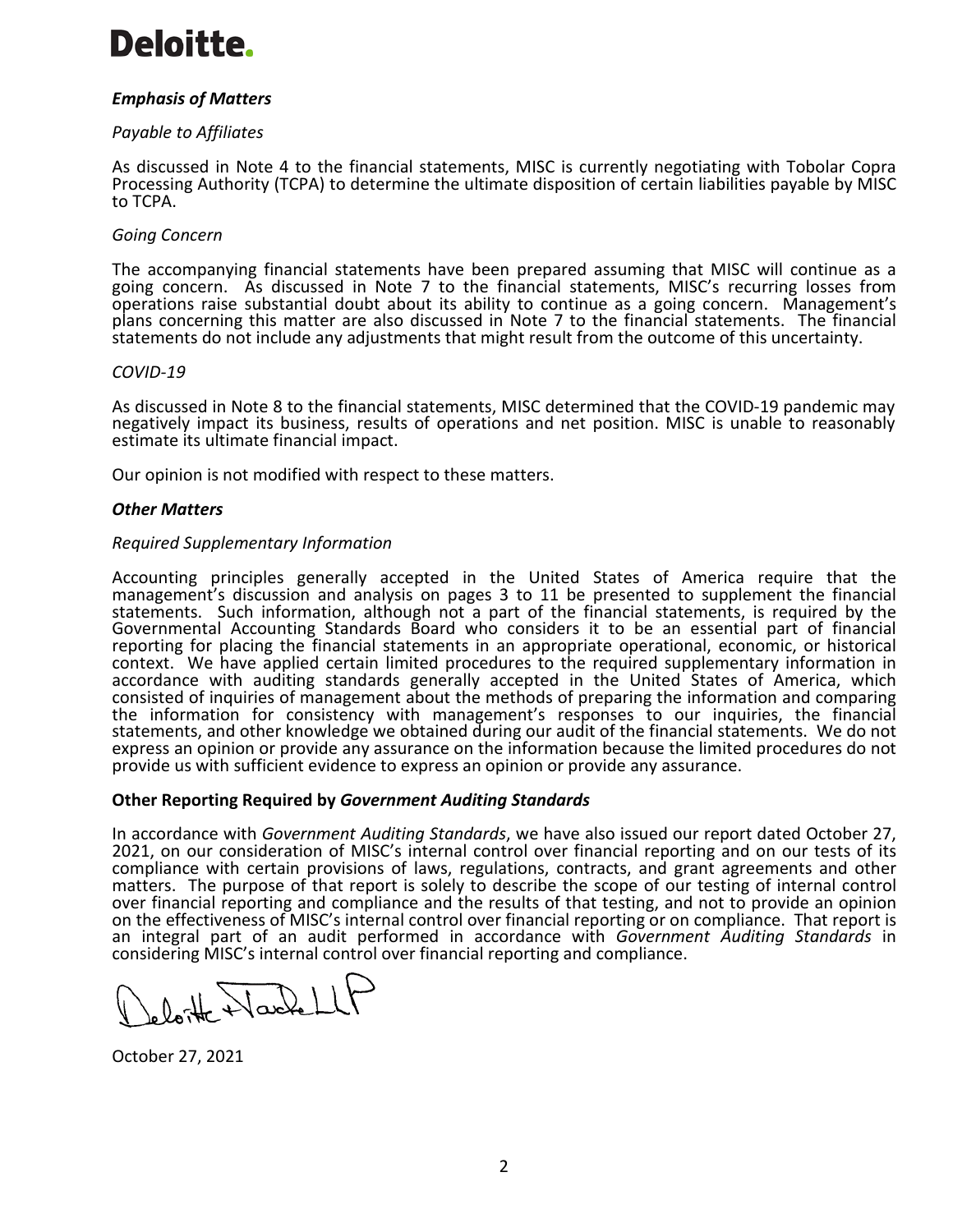Management's Discussion and Analysis September 30, 2020 and 2019

Marshall Islands Shipping Corporation (MISC) herewith presents a management's discussion and analysis of the company's financial performance for the financial year ended  $30<sup>th</sup>$  September 2020. It is to be read in conjunction with the financial statements following this section.

# **FINANCIAL HIGHLIGHTS**

MISC's net position at the end of the fiscal year 2020 was \$8,252,164 compared to a net position of \$8,347,910 in 2019. The decrease in net position from 2019 to 2020 of \$95,746 is a negative indicator of the results of operations, and ongoing efforts by management to maintain expenses within operational revenues as well as nonoperational revenues in the form of RMI government subsidies and RMI government capital contributions, which represent contributions for the purchase of new ships of \$724,400 for MV Enen Kio in 2019 and \$993,845 for MV Ribuuk Meto in 2020.

MISC's total net operating revenues increased by \$291,113 (38%) from \$767,992 in 2019 to \$1,059,105 in 2020. The increase in revenues from charter, cargo and ship sales, offset by the decrease in revenues from passengers, copra fee and other revenues such as fuel delivery revenue, was driven by two factors. The first factor was due to MISC's fleet of five (5) vessels with a reduced number of field trips from 36 in 2019 to 24 in 2020. MISC's fleet was negatively impacted by the following: (1) the sinking of MV Ribuuk Ae in December 2019; (2) mechanical problems with MV Tobolar, which was subsequently determined to be impaired in August 2020; and (3) mechanical problems with MV Enen Kio, which continuously underwent maintenance and was not allowed to operate due to its deteriorating condition, posing a safety concern for passengers. MV Enen Kio was subsequently fixed and became operational in 2021. The second factor was due to extraordinary circumstances in the form of a natural disaster such as the Dengue Fever outbreak and the COVID-19 pandemic. MISC's charter revenues increased significantly by \$216,539 (1058%) from \$20,461 in 2019 to \$237,000 in 2020 while cargo revenues increased by \$110,236 (18%) from \$605,302 in 2019 to \$715,538 in 2020 and ship sales revenue increased by \$63,857 (70%) from \$91,410 in 2019 to \$155,267 in 2020. On the other hand, MISC's passenger revenues decreased by \$24,215 (38%) from \$64,201 in 2019 to \$39,986 in 2020 while copra fee revenues decreased by \$21,022 (39%) from \$53,423 in 2019 to \$32,401 in 2020.

Total operating expenses increased by \$788,491 (21%) from \$3,699,880 in 2019 to \$4,488,371 in 2020. MISC's leading operational expenses in 2019 and 2020 were personnel costs, impairment loss,  $$6,075$  (0.4%) from  $$1,502,251$  in 2019 to  $$1,508,326$  in 2020. MISC managed to decrease POL expenses by \$55,361 (11%) from \$497,403 in 2019 to \$442,042 in 2020. Material and supplies expenses decreased by \$18,896 (11%) from \$177,956 in 2019 to \$159,060 in 2020. Travel and entertainment expenses decreased by \$195,062 (81%) from \$241,635 in 2019 to \$46,573 in 2020 due to COVID-19 pandemic related travel restrictions. Drydock expense decreased by \$40,974 (12%) from \$343,066 in 2019 to \$302,092 in 2020. Unfortunately, depreciation expense increased by \$41,466 (8%) from \$552,207 in 2019 to \$593,673 in 2020. Rent expense also increased by \$171,823 (197%) from \$87,052 in 2019 to \$258,875 in 2020 due to boat charters for MV Ribuuk Ae rescue mission, and COVID-19 pandemic and Dengue Fever outreach activities to the outer islands.

MISC's operating loss increased by \$497,378 (17%) from an operating loss of \$2,931,888 in 2019 to an operating loss of \$3,429,266 in 2020. Although MISC has maintained efforts to reduce operating expenses, MISC will continue to operate at a loss ranging from \$2.9M to \$3.4M annually based on the tariff rate structure and current passenger rates that have been in place since the early 1980's. However, this range is expected to positively change due to tariff rate increases approved on April 25, 2019. MISC continues to depend heavily on subsidies from RepMar, which account for approximately 69% of MISC's source of total operating and non-operating revenues in 2020. The subsidy from RepMar to support the Shipping Vessel Repairs and Maintenance Act resumed in 2016. However, drydocking subsidy was not budgeted and MISC did not receive such in 2020. MISC also received a total of \$3M in years 2017-2020 for ship purchases. Without the approval of RepMar to allow management of MISC to increase tariffs, it is expected that MISC will always operate at a loss and MISC's future sustainability will continue to be a burden on RepMar as a community service obligation.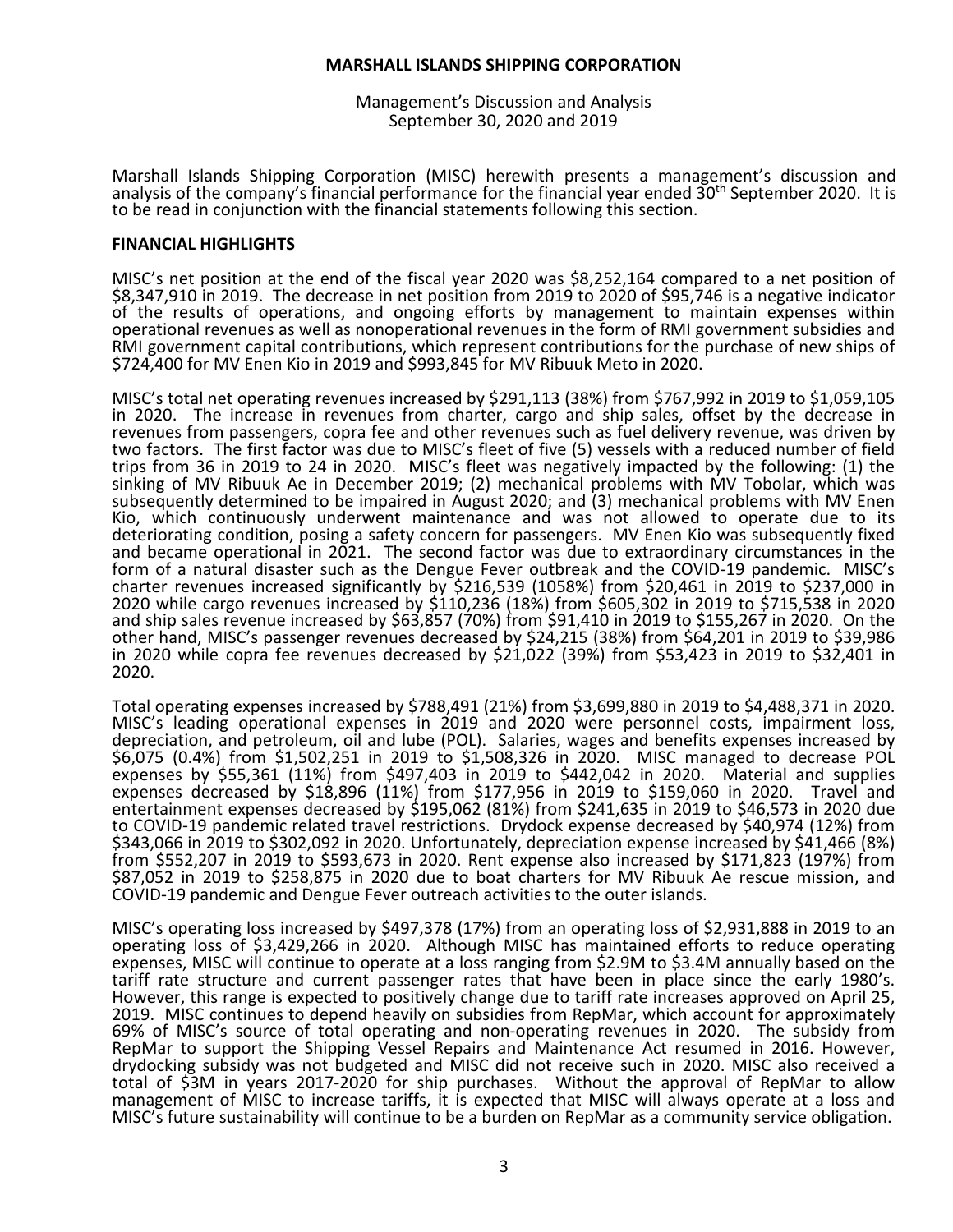#### Management's Discussion and Analysis, Continued September 30, 2020 and 2019

#### **FINANCIAL ANALYSIS OF MISC**

The Statements of Net Position and the Statements of Revenues, Expenses and Changes in Net Position provide an indication of MISC's financial condition. MISC's net position reflects the difference between total assets and total liabilities. An increase in net position over time normally indicates an improvement in financial condition. As illustrated in the figures below, MISC's net position decreased for the year ended 30<sup>th</sup> September 2020. A summary of MISC's Statements of Net Position is presented below:

|                                                                             | 2020                              |   | 2019                              |    | \$ Change<br>2020-2019            | % Change<br>2020-2019        | 2018                            |
|-----------------------------------------------------------------------------|-----------------------------------|---|-----------------------------------|----|-----------------------------------|------------------------------|---------------------------------|
| Assets:<br>Current and other assets<br>Capital assets                       | \$<br>602,837<br>8,652,543        | Ś | 1,324,989<br>8,321,050            | Ŝ. | (722, 152)<br>331,493             | (54.5)%<br>4.0%              | \$<br>1,067,008<br>8,600,045    |
| <b>Total assets</b><br>Liabilities:                                         | 9,255,380                         |   | 9,646,039                         |    | (390,659)                         | (4.0)%                       | 9,667,053                       |
| Current and other liabilities<br>Net position:<br>Net investment in capital | 1,003,216                         |   | 1,298,129                         |    | (294,913)                         | (22.7)%                      | 1,124,911                       |
| assets<br>Restricted<br>Unrestricted                                        | 8,652,543<br>195,388<br>(595,767) |   | 8,037,550<br>377,708<br>(67, 348) |    | 614,993<br>(182,320)<br>(528,419) | 7.7%<br>$(48.3)\%$<br>784.6% | 7,936,045<br>399,752<br>206,345 |
| Total net position                                                          | \$<br>8,252,164                   | S | 8,347,910                         | S  | (95, 746)                         | (1.1)%                       | \$<br>8,542,142                 |

**Summary Statements of Net Position** As of September 30

Total assets decreased from \$9,667,053 in 2018 to \$9,646,039 in 2019 and further decreased to \$9,255,380 in 2020. In 2019, total assets marginally decreased by \$21,014 (0.2%) to \$9,646,039. Capital asset acquisitions of \$273,212 were offset by depreciation of \$552,207. In addition, the RepMar Cabinet approved the transfer of MV Tobolar in February 2019 from Tobolar Copra Processing Authority (TCPA) to MISC, including prepaid drydock expenditures, which resulted in an increase in assets of \$457,124. Prepaid drydock costs from the transaction amounted to \$353,903 as of September 30, 2019. In 2020, total assets decreased by \$390,659 (4%) to \$9,255,380. Capital asset acquisitions of \$1,371,907 were offset by depreciation of \$593,673. Of the total impairment loss of<br>\$744,228 in 2020, \$438,341 pertains to vessels and other capital assets and \$305,887 pertains to prepaid drydock of vessels impaired.

Net capital assets decreased from \$8,600,045 in 2018 to \$8,321,050 in 2019 and then increased to \$8,652,543 in 2020. In 2019, net capital assets decreased by \$278,995 (3%) with capital asset acquisitions of \$522,768 offset by annual depreciation of \$552,207. In 2020, net capital assets increased by \$331,493 (4%) with capital asset acquisitions of \$1,371,907 offset by annual depreciation of \$593,673. Capital asset acquisitions include \$970,000 purchase of MV Ribuuk Meto delivered in the subsequent period. In 2020, impairment loss was recognized for the remaining net book values of \$438,341 for MV Ribuuk Ae and other capital assets, which sank in December 2019 and MV Tobolar,<br>which was determined to be disposed of either through sale or decommissioning in August 2020 due to mechanical problems.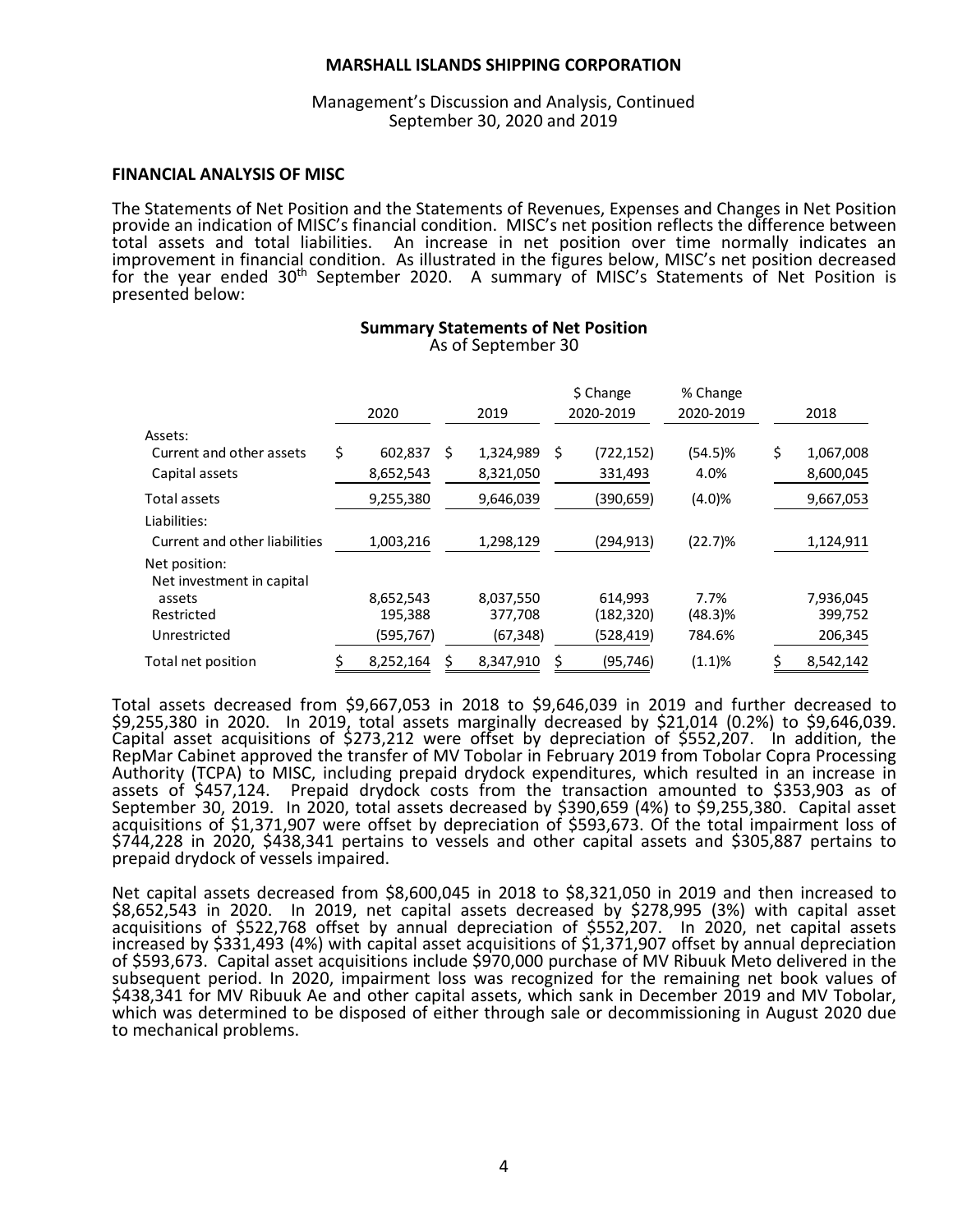#### Management's Discussion and Analysis, Continued September 30, 2020 and 2019

Total liabilities increased by \$173,218 (15%) from \$1,124,911 in 2018 to \$1,298,129 in 2019 and decreased by \$294,913 (23%) to a total of \$1,003,216 in 2020. In 2019, the significant increase in total liabilities is primarily driven by MISC's obligations due to RepMar's related parties, including TCPA. MISC rents warehouse and storage space from RMI Ports Authority (RMIPA) but is not currently able to service the obligation due to cash flow constraints. MISC's total liabilities due to RepMar related parties were \$793,397 in 2019, of which \$588,069 was due to TCPA followed by \$100,668 due to Marshall Islands Social Security Administration (MISSA) and \$91,601 due to RMIPA. In 2020, MISC's total liabilities due to RepMar's related parties decreased by \$25,143 (3%) from \$793,397 in 2019 to \$768,254 in 2020. This decrease was primarily due to a decrease in the RMIPA payable by \$2,139 (2%) to \$89,462 and the MISSA payable by \$27,696 (28%) to \$72,972.

A summary of MISC's Statements of Revenues, Expenses and Changes in Net Position is presented below:

|                                  | 2020                 |   | 2019        |     | \$ Change<br>2020-2019 | % Change<br>2020-2019 | 2018            |
|----------------------------------|----------------------|---|-------------|-----|------------------------|-----------------------|-----------------|
| Operating:<br>Operating revenues | \$<br>1,059,105      | S | 767,992     | \$  | 291,113                | 37.9%                 | \$<br>1,061,576 |
| Operating expenses               | 4,488,371            |   | 3,699,880   |     | 788,491                | 21.3%                 | 3,236,245       |
| Operating loss                   | (3,429,266)          |   | (2,931,888) |     | (497,378)              | 17.0%                 | (2, 174, 669)   |
| Nonoperating:                    |                      |   |             |     |                        |                       |                 |
| Nonoperating revenues            | 2,348,075            |   | 2,033,600   |     | 314,475                | 15.5%                 | 2,073,053       |
| Nonoperating expenses            | 8,400                |   | 20,344      |     | (11,944)               | (58.7)%               | 1,900           |
|                                  | 2,339,675            |   | 2,013,256   |     | 326,419                | 16.2%                 | 2,071,153       |
| Capital contributions            | 993,845              |   | 724,400     |     | 269,445                | 37.2%                 | 7,207,861       |
| Change in net position           | \$<br>$(95, 746)$ \$ |   | (194, 232)  | \$, | 98,486                 | (50.7)%               | 7,104,345       |

#### **Summary Statements of Revenues, Expenses and Changes in Net Position** Years Ended September 30

The Statements of Revenues, Expenses and Changes in Net Position identify the various revenue and expense items that contributed to the change in net position. MISC's total net operating revenues decreased by \$293,584 (28%) to a total of \$767,992 in 2019 compared to \$1,061,576 in 2018. In 2020, net operating revenues increased by \$291,113 (38%) to a total of \$1,059,105. With the issuance by RepMar of "State of Health Emergency due to Dengue Fever Outbreak" in August 6, 2019 and "State of Health Emergency due to COVID-19 Pandemic" in February 7, 2020, relief efforts for outer island outreach activities to deliver relief goods, food baskets, and RMI government charter trip schedules resulted in the increase in MISC charter revenues. Total field trips decreased by 31 (46%) to 67 trips in 2018 compared to 36 trips in 2019. In 2020, total field trips further decreased by 12 (50%) to 24 trips compared to 36 trips in 2019. Charter revenue increased by \$216,539, (1058%) for a total of \$237,000 in 2020 compared to a total of \$20,461 in 2019.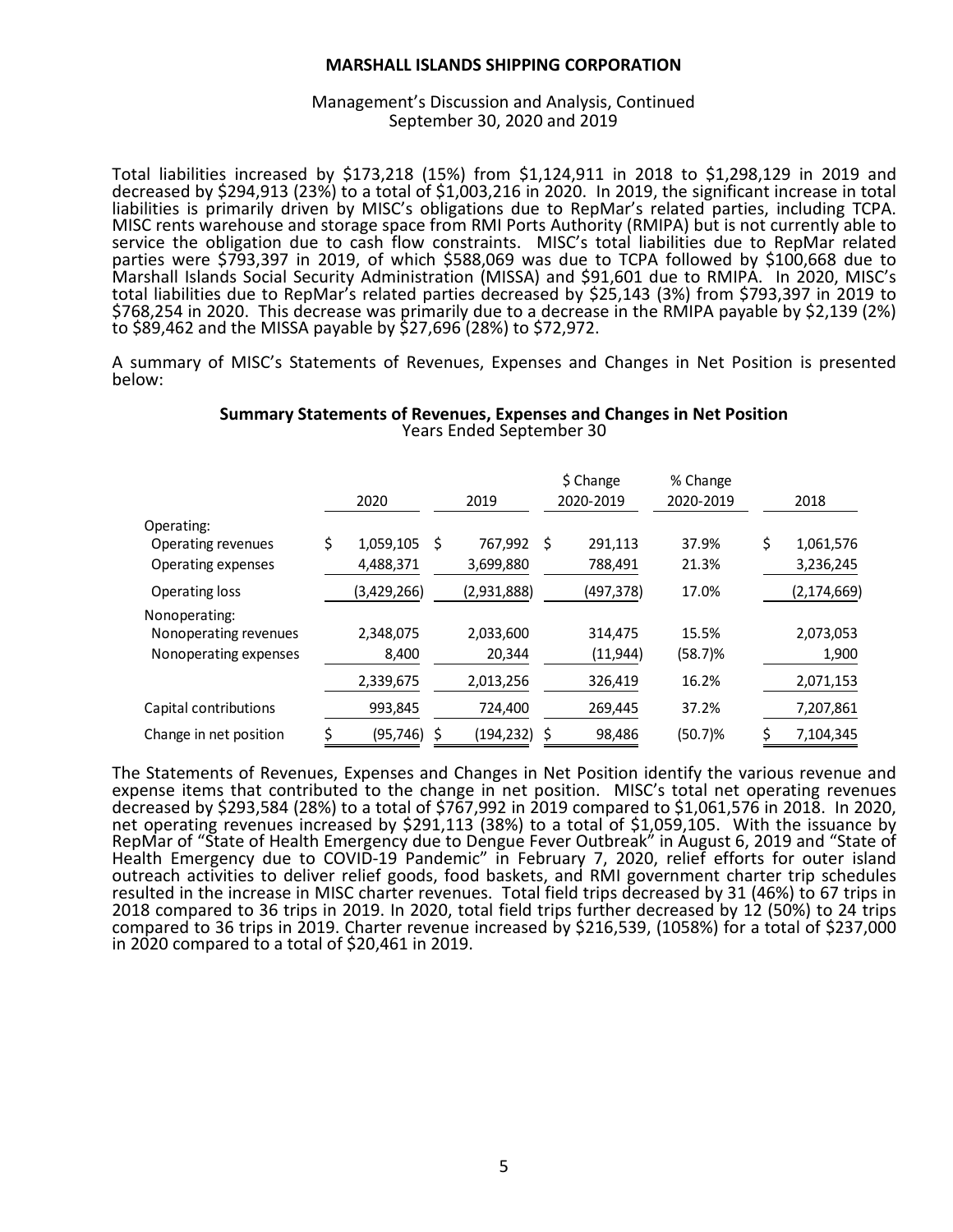Management's Discussion and Analysis, Continued September 30, 2020 and 2019



The graph below presents the major components of MISC's operating revenues from 2018 through to 2020:

Total operating expenses increased by \$463,635 (14%) from \$3,236,245 in 2018 to \$3,699,880 in 2019.<br>In 2020, the total operating expenses further increased by \$788,491 (21%) to \$4,488,371. For 2020, the top five components Loss, (3) Depreciation (4) Petroleum, Oil and Lube (POL), and (5) Drydock and Repairs and Maintenance Expense.

Salaries, wages and benefits remain as the leading operational expense and increased by \$202,803 (16%) from \$1.3M in 2018 to \$1.5M in 2019 and marginally increased by \$6,075 (0.4%) to \$1.5M in 2020. Increase in salaries, wages and benefits is due to new hires and recruitment of employees for the new ship (MV Enen Kio) and salary increase for certain employees.

Impairment loss of \$744,228 in 2020 was recognized due to (1) sinking of MV Ribuuk Ae and other capital assets on December 28, 2019 and (2) MV Tobolar operations, which were halted in March 2020 over concern for passenger safety and determined to be sold or decommissioned in August 2020. Amounts of \$438,341 and \$305,887 pertain to the net book value and prepaid drydock costs, respectively, of the impaired vessels.

Depreciation expense increased by \$462,540 (516%) from \$89,667 in 2018 to \$552,207 in 2019 and further increased by \$41,466 (8%) to \$593,673 in 2020. This increase was the result of depreciation from the transfer of three (3) ships - MV Aemman, MV Ribuuk Ae, and MV Kwajelein from the RMI government in September 2018, the transfer of MV Tobolar from TCPA in February 2019 and delivery of a new ship - MV Enen Kio in December 2020.

POL expenses decreased by \$435,445 (47%) from \$932,848 in 2018 to \$497,403 in 2019 and further decreased by \$55,361 (11%) to \$442,042 in 2020. This decrease was the result of the decrease in the frequency of trips in 2020.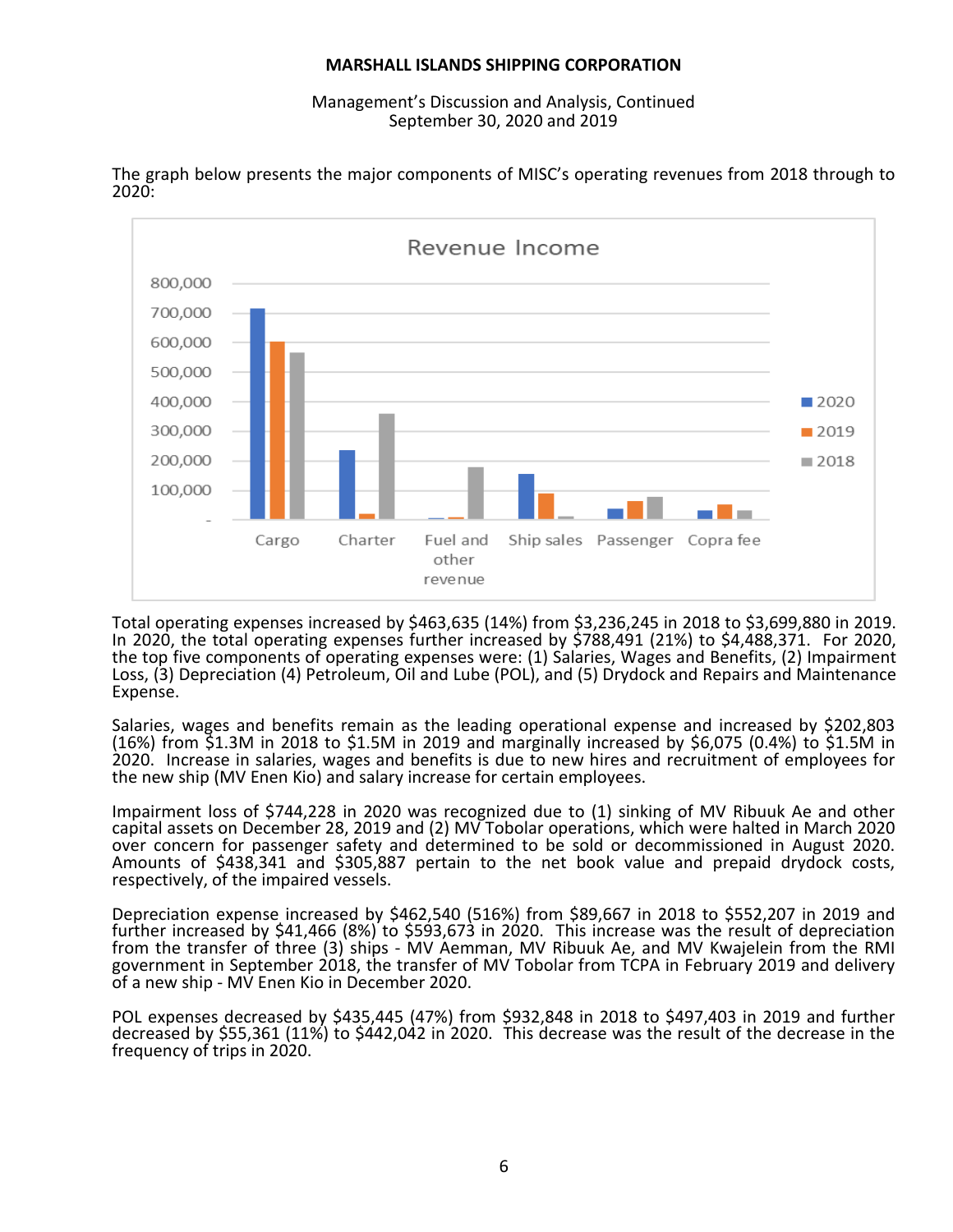Management's Discussion and Analysis, Continued September 30, 2020 and 2019

With the establishment of the Shipping Vessel Repairs and Maintenance Act in 2011, an annual subsidy is granted by RepMar for proper and timely dry docking, repairs and maintenance to be undertaken by MISC. This is to ensure the good and operable conditions of MISC's fleet and for the safety and reliability of sea transportation services for the RMI outer island community. Drydock expense increased by \$114,314 (50%) from \$228,752 in 2018 (for MV Ribuuk Ae) to \$343,066 in 2019 (MV Aemman and MV Tobolar). Unfortunately, drydock expense decreased by \$40,974 (12%) to \$302,092 in 2020, with no drydocking activities taking place due to the lack of drydock funding being made available by the RepMar government.

Travel and entertainment expenses increased by \$113,578 (89%) from \$128,057 in 2018 to \$241,635 in 2019; however, such decreased by \$195,062 (81%) to \$46,573 in 2020. This is in relation to purchase<br>of new shipping fleet (MV Enen Kio) and 5 months of drydocking provided for MV Aemman in 2019, which was longer compared to drydock repair and maintenance for MV Ribuuk Ae in 2018, which only took 3 months for drydocking. In 2020, border closure was imposed due to COVID-19 pandemic and travel outside Marshall Islands was restricted.

Ship sales services provide MISC an alternative source of income to subsidize operations. The increase in COGS from 2018 is attributed primarily to the private vendors taking over the merchant services on the vessels through a claimed decision by the RMI Cabinet to privatize such services. As such services were a major source of revenue for MISC, the Board decided in 2018 to investigate whether there was a Cabinet Minute (CM) authorizing such services to be privatized and, if not, then return such to MISC. Since the Office of the Clerk of Cabinet had confirmed that there had not been a Cabinet Minute in this regard, merchandise and sales services were returned in 2019, but through a transitional or phase out period. Accordingly, the merchant on the three vessels, namely the MV Aemman, MV Kwajelein, and MV Ribuuk Ae, were notified. MISC operated the ship sales services and COGS increased by \$52,237 (492%) to \$62,851 compared to \$10,614 in 2018 and further increased by \$66,009 (105%) to \$128,860 in 2020.



The following graphic shows the major components of MISC's operating expenses from 2018 through to 2020: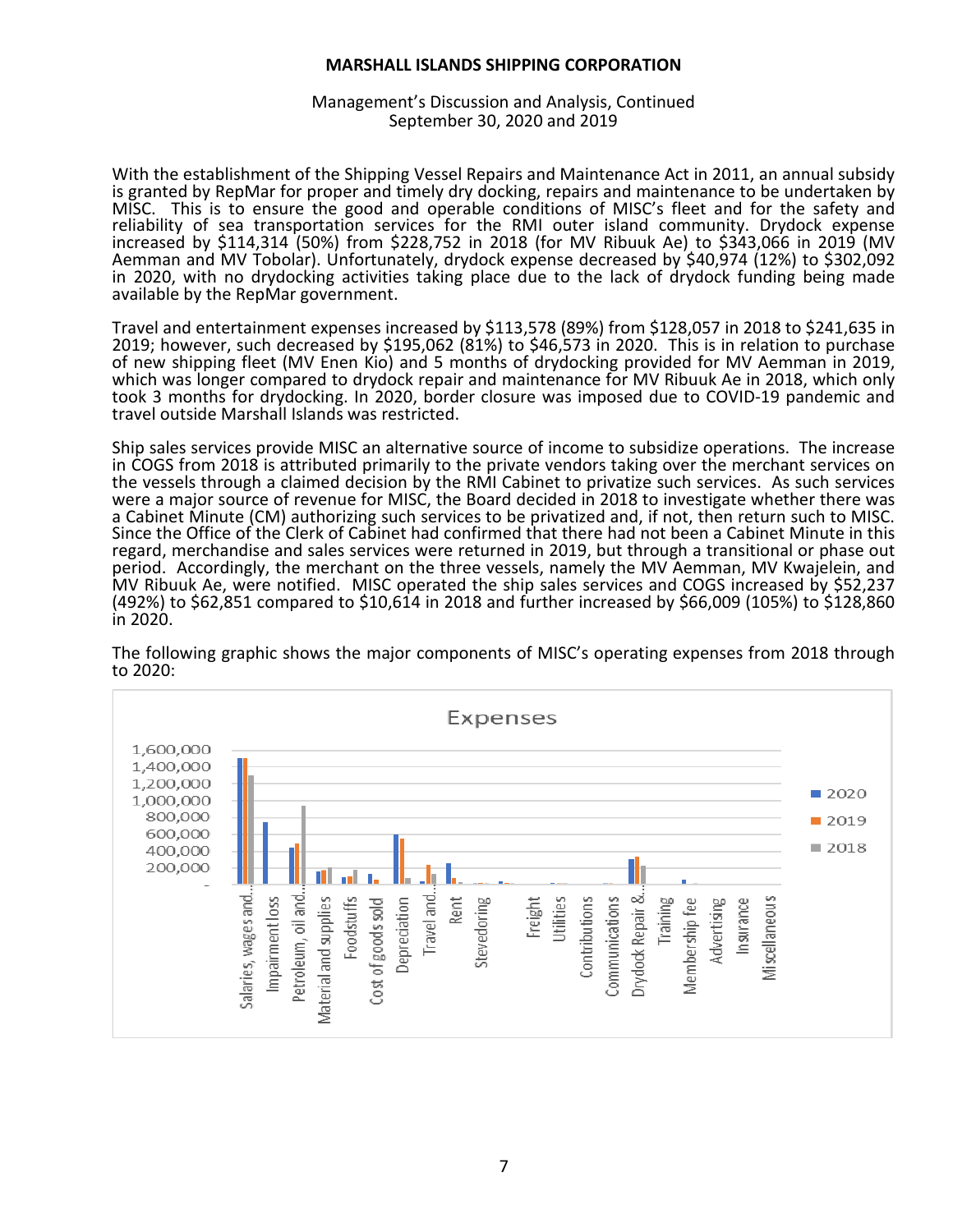Management's Discussion and Analysis, Continued September 30, 2020 and 2019

The operating loss before nonoperating revenues (i.e., RepMar subsidy) increased by \$757,219 (35%) from \$2,174,669 in 2018 to \$2,931,888 in 2019 and increased further by \$497,378 (17%) from \$2,931,888 in 2019 to \$3,429,266 in 2020. In 2019, even though MISC was able to control and decrease some of the operating expenses for some areas, the operating loss increased due to travel costs associated with the purchase of MV Enen Kio, the drydocking of MV Aemman in Fiji, and the drydocking expense recognized due to the transfer of MV Tobolar from TCPA to MISC in February 2019. In 2020, although with control and the reduction of some expense categories, the operating loss increased due to impairment loss of two (2) ships – MV Ribuuk Ae and MV Tobolar, including the unamortized prepaid drydock costs, and depreciation of a new ship - MV Enen Kio.

Total subsidies for operations were \$2,348,075 in 2020 compared to \$2,033,600 in 2019, which included \$446,400 for repairs and maintenance, and \$2,005,427 in 2018, which also included \$456,320 for repairs and maintenance and \$99,200 for vessel delivery. In 2018 and 2019, as noted, MISC was the recipient of subsidies associated with the Shipping Vessel Repairs and Maintenance Act, but MISC did not receive such in 2020. The subsidy to support the Shipping Vessel Repairs and Maintenance Act fluctuates annually based on the repairs and maintenance schedule and costing developed with the technical assistance of the Japan International Cooperation Agency (JICA) and has taken into account major repairs that will need to be completed and the inclusion of two additional vessels to the MISC fleet. In 2017, an additional \$248,000 was appropriated on top of the initial appropriation amounting to \$1,700,000, as a down-payment to secure the purchase of a new ship. Only \$435,000 was used for the negotiation of said vessel. Additional appropriations of \$99,200 in November 2017 and \$198,400 in March 2020 were received to fund vessel delivery costs. The new vessel (MV Enen Kio) arrived in November 2019.

The operating subsidy received from RepMar in 2020 increased by \$760,875 (48%) from \$1,587,200 in 2019 to \$2,348,075, no drydock subsidy was received in 2020 from \$446,400 in 2019, and ship purchase increased by \$269,455 (37%) to a total \$993,845 in 2020. With current fare rates unchanged since 1980 and no available landing craft for charter, MISC is not able to achieve full cost recovery to cover operational costs and maintain adequate major and ongoing repairs and maintenance without financial support from RepMar. The future financial sustainability and conditions of the MISC fleet will continue to depend on sufficient financial support from RepMar.

Management's Discussion and Analysis for the year ended September 30, 2019 is set forth in MISC's report on the audit of financial statements, which is dated July 21, 2020. That Management's Discussion and Analysis explains the major factors impacting 2019 financial statements and can be obtained from MISC's General Manager via the contact information below.

#### **CAPITAL ASSETS AND DEBT**

Net capital assets increased from \$8,321,050 in 2019 to \$8,652,543 in 2020. Capital asset acquisitions in 2020 of \$1,371,907 were offset by depreciation of \$593,673. A summary of MISC's capital assets at September 30, 2020 compared with 2019 and 2018 is presented below:

|                            |   | 2020        |   | 2019        |   | \$ Change<br>2020-2019 | % Change<br>2020-2019 | 2018            |
|----------------------------|---|-------------|---|-------------|---|------------------------|-----------------------|-----------------|
| Vessels                    | Ş | 8,239,074   | S | 6,792,253   | S | 1.446.821              | 21.3%                 | \$<br>6,521,980 |
| Vehicles                   |   | 502.870     |   | 457,070     |   | 45.800                 | 10.0%                 | 423,472         |
| Equipment                  |   | 397,586     |   | 387,023     |   | 10,563                 | 2.7%                  | 269,342         |
| Motor boats                |   | 223,924     |   | 221,229     |   | 2,695                  | 1.2%                  | 177,374         |
|                            |   | 9,363,454   |   | 7,857,575   |   | 1,505,879              | 19.2%                 | 7,392,168       |
| Accumulated depreciation   |   | (1,680,911) |   | (1,437,025) |   | (243,886)              | 17.0%                 | (692, 623)      |
|                            |   | 7,682,543   |   | 6,420,550   |   | 1,261,993              | 19.7%                 | 6,699,545       |
| Vessels under construction |   | 970,000     |   | 1,900,500   |   | (930, 500)             | $(49.0)\%$            | 1,900,500       |
|                            |   | 8,652,543   |   | 8,321,050   |   | 331.493                | 4.0%                  | 8,600,045       |

Refer to note 4 of the accompanying financial statements for additional information relating to capital assets. At this time, MISC has no long-term debt.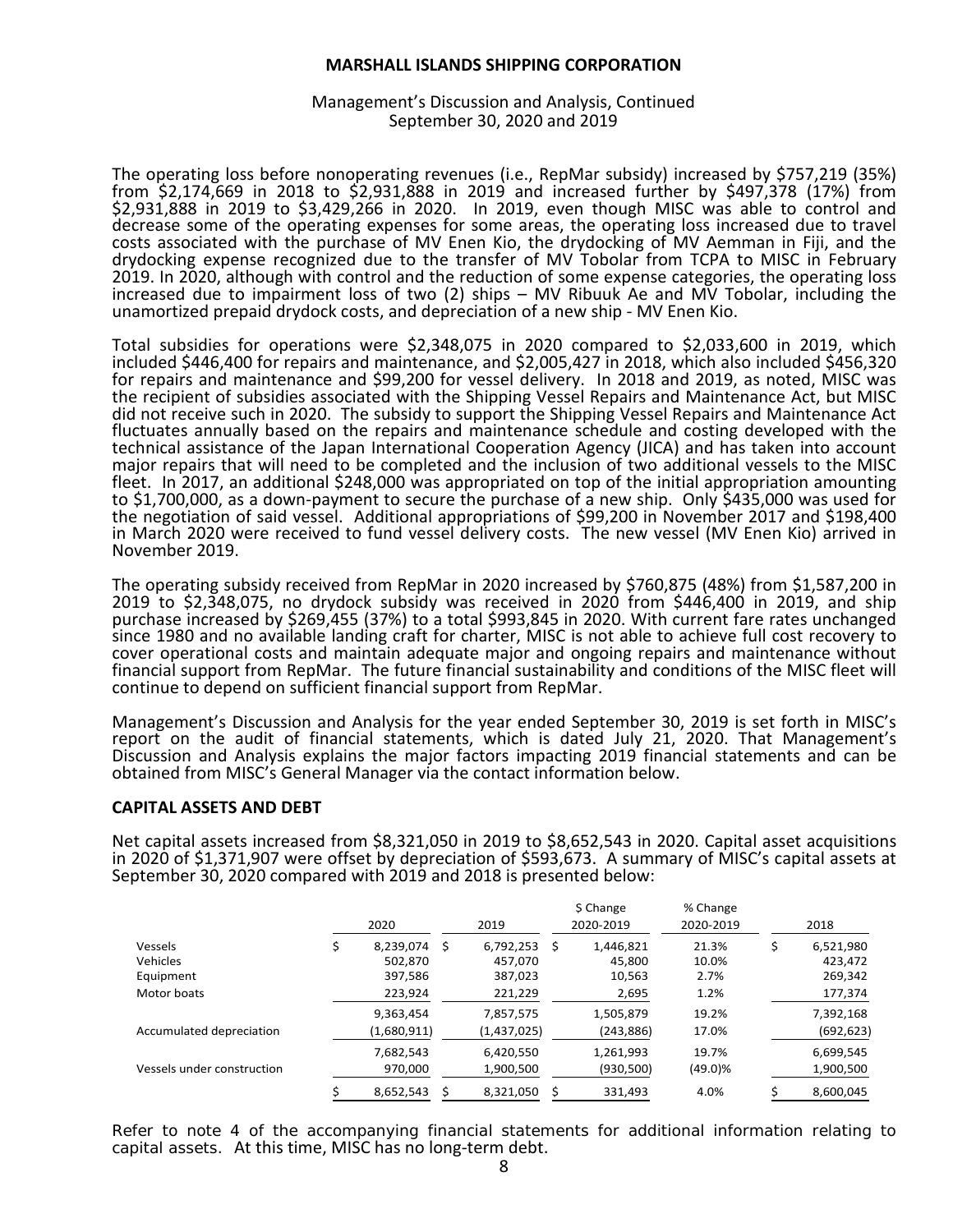Management's Discussion and Analysis, Continued September 30, 2020 and 2019

## **CASH FLOW**

Net cash used for operating activities for 2020 was \$1.7M compared to net cash used for operating activities was<br>activities of \$2.4M in 2019 and \$2.1M in 2018. The cash provided by operational activities was absorbed entirely by MISC's operational costs. Additionally, injection of cash flow from RepMar subsidies were received in the amount of \$3.2M, \$2.7M, and \$2.7M during 2020, 2019, and 2018, respectively. In 2018, RepMar subsidies were utilized by MISC to cover operational expenses in the amount of \$1.55M; and for repairs and maintenance expenses in the amount of \$0.45M; and for new ship purchase in \$0.77M. The repair and maintenance subsidy amounts are determined by a schedule developed in January 2011 under the JICA Preparatory Study for the "Project for Improvement of Domestic Shipping Services in the Marshall Islands". In 2019, RepMar subsidies were utilized by MISC to cover operational expenses in the amount of \$1.59M; and for repairs and maintenance expenses in the amount of \$0.44M; and for new ship (MV Enen Kio) negotiation expenses in the amount of \$0.72M. In 2020, RepMar subsidies were utilized by MISC to cover operational expenses in the amount of \$2.35M; no subsidy was received and incurred for drydocking repairs and maintenance expenses; and for new ship finalized negotiation expenses for MV Enen Kio and MV Ribuuk Meto in the amount of \$0.99M.

## **FUTURE OUTLOOK ON SUSTAINABILITY**

MISC plays an important role in the lives of people living in the outer islands. The regular field trip services are essential to transfer people and basic goods from the capital city to the outer islands and vice versa.

As an indicator of MISC's future outlook on sustainability, MISC's has continued to improve and increase net position since 2012; however, MISC's net position since 2012; compared to a net position of \$8,347,910 in 2019, and decreased from \$8,542,142 in 2018. Prior to that, MISC's net position increased to \$1,437,797 in 2017, \$401,081 in 2016, \$279,970 in 2015, and \$224,931 in 2014. The vast improvement in MISC's financial position from a net deficiency in 2012 to an increasing net position in 2014 - 2020 is a result of increases in revenue streams stemming from increases in charter trips in response to the ongoing relief efforts of the State of Drought Disaster originally issued in June - July 2013, 2016 climate change such as El Nino, 2017 climate change of heavy wave storm, along with the increases in field trips with the addition of the two shipping vessels donated by the Government of Japan, and the COVID-19 pandemic in 2020. In addition to subsidies received from RepMar, the three vessels (MV Ribuuk Ae, MV Aemman, and MV Kwajelein) were formally transferred with net book values (NBV) of \$6,432,862 in 2018. In February 2019, TCPA transferred MV Tobolar and other capital assets with NBV of \$130,944. In 2020, capital subsidies were received from RepMar for purchase of one vessel (MV Ribuuk Meto).

MISC's improved trend in net position overall provides an indicator of MISC management's efforts to reduce recurrent expenses. However, at the current passenger rate structure and limitation on vessel numbers/fleet size capacity, MISC will continue to have operational losses and rely on RepMar subsidies to minimize operational losses. In order to revive the MISC operations for future In order to revive the MISC operations for future sustainability, MISC must be able to obtain RepMar approval to increase passenger tariff rates or continue to rely on a steady flow of subsidy amounts as a community service obligation to absorb operational losses of MISC to provide affordable sea-transport services to the people.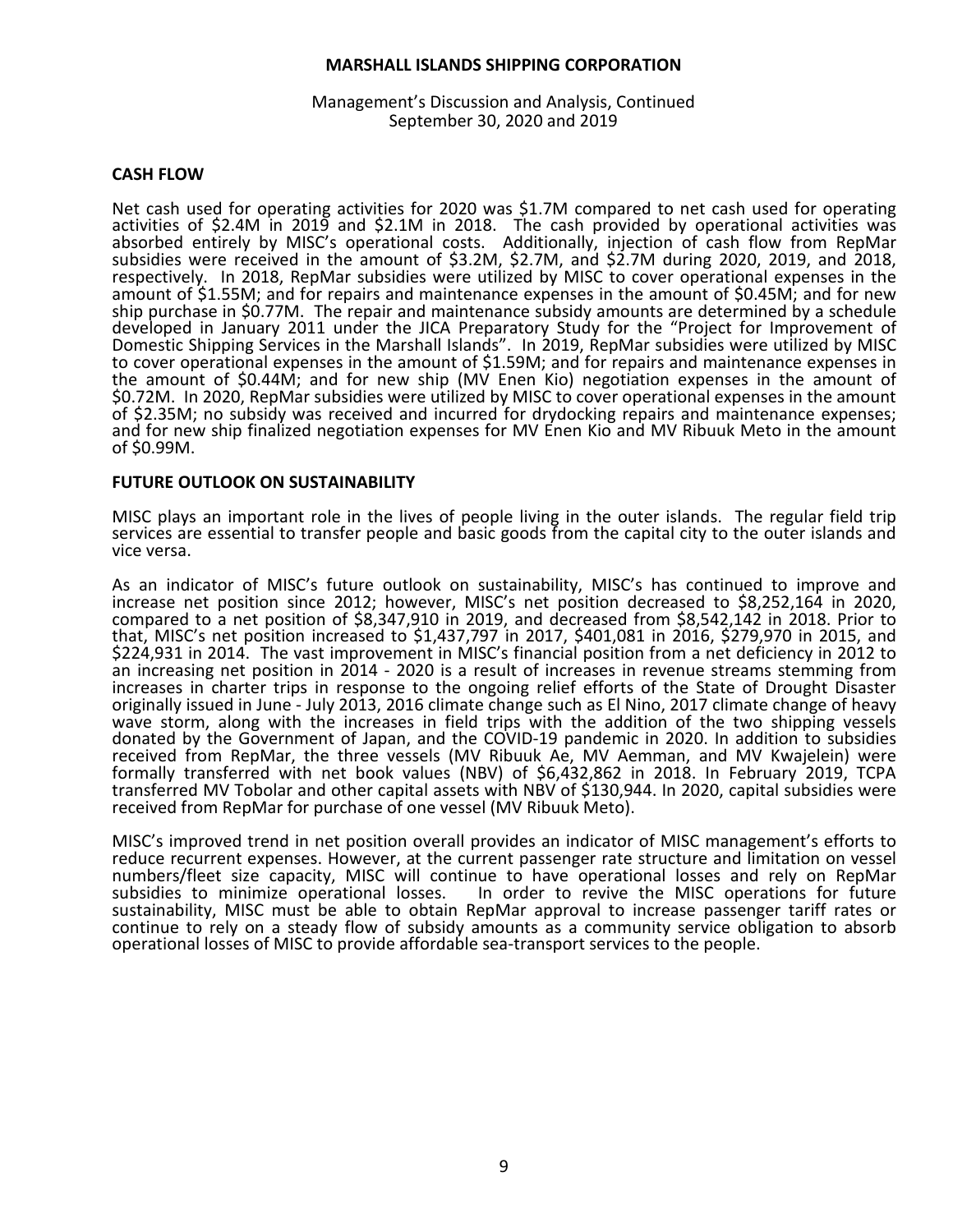Management's Discussion and Analysis, Continued September 30, 2020 and 2019

# **FUTURE OUTLOOK ON SUSTAINABILITY, CONTINUED**

Historically, operating revenues generated by MISC have never been sufficient to cover the related expenses necessary to operate the shipping vessels and provide sea-transportation services. With operating losses over \$1.2M to 3.4M annually, MISC continues to be dependent on financial support from RepMar. Most importantly, MISC is not able to generate sufficient revenues through operations due to the current passenger rate structure, which has been in place since the early 1980's, despite the increase in fuel costs and inflation rates. As a state-owned entity, MISC does not have the authority to increase tariff rates without the approval of RepMar. MISC has made numerous requests to RepMar until such was approved on April 25, 2019 for a \$10 increase on freight rate or from \$56.50 per ton to \$66.50 per ton.

It is the intention of MISC to continue lobbying efforts for the authority and flexibility to increase tariff rates to account for the rising fuel costs and inflation rates. MISC's current strategic plan will expire in 2021; With tariff rates likely to remain at current levels, on-going financial support from RepMar will have to continue and may need to increase, as appropriate, to satisfy the community service obligation provided by MISC.

The future outlook on sustainability for MISC continues to be threatened by the deteriorating conditions of the shipping vessels. In 2011, RepMar passed the Shipping Vessel Repairs and Maintenance Act (R&M) to ensure that subsidy funding is made available on an annual basis to ensure that major repairs and services are performed regularly and for the procurement of safety equipment. The R&M Act provides a strong position for MISC to continue to advocate for and to receive subsidy for the sole purpose of repairs and maintenance needs of MISC's aging fleet. Without the R&M subsidy, the continued deteriorating conditions of more than half of MISC's fleet will have a negative impact on MISC's ability to provide safe and reliable shipping services. Furthermore, the operations of MISC are further hampered with the loss of MV Ribuuk Ae, which ran aground on Ujae Atoll in December 2019 and later sank in March 2020, followed by the decision to dispose of MV Tobolar in August 2020 and later decommissioned in April 2021.

To summarize, MISC's future outlook on sustainability is dependent upon but not limited to the following factors:

- Approval from RepMar to increase MISC's tariff rate structure towards full cost recovery;
- Ongoing recipient of RepMar subsidy to support both MISC operations and the Shipping Vessel Repairs and Maintenance Act and New Ships;
- Develop and adhere to an ongoing annual repairs and maintenance schedules;
- Increase the number of vessels in MISC's fleet:
- Explore other grant financing opportunities (i.e., ADB, World Bank, RUS, etc.);
- Continue with budgetary controls to minimize operational expenses, where possible;
- Improve financial and operational management reporting and streamline processes:
- Capacity building opportunities for MISC personnel (administration and technical)
- Implementation of community services obligations to comply with the SOE Act.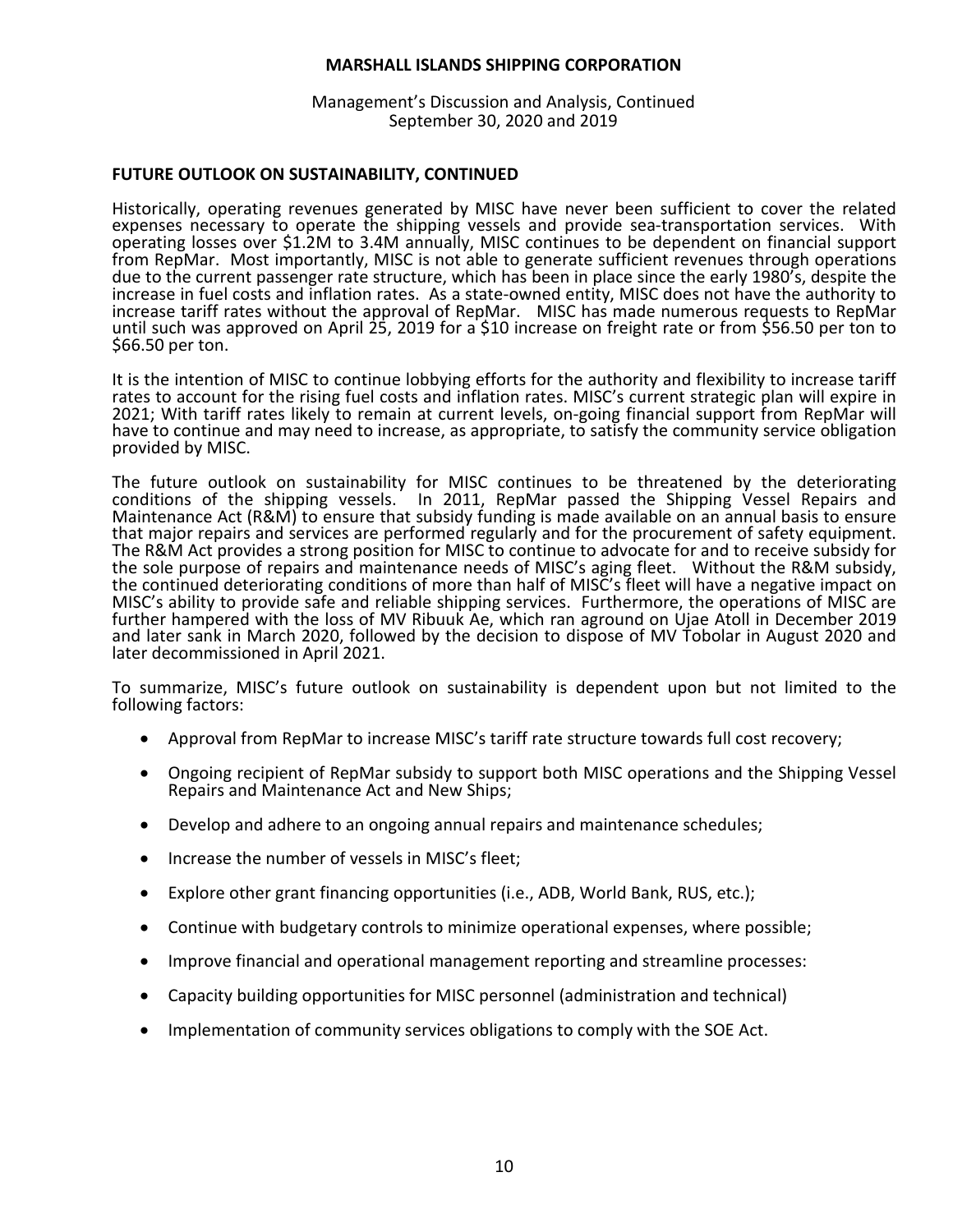Management's Discussion and Analysis, Continued September 30, 2020 and 2019

## **MISC FOCUS IN THE COMING FISCAL YEAR**

MISC's focus in the coming fiscal year includes but is not limited to the following:

- MISC, through the Board of Directors, will continue to lobby for the approval from Cabinet to increase MISC tariff rates, and to negotiate CSO agreements for identified commercial rates.
- With the support of MISC's Board of Directors, MISC will continue to implement and monitor activities laid out in the strategic plan addressing both the operational and financial goals of MISC. The strategic plans include:
	- Lobby and seek government and development partner opportunities to finance or co- finance procurement of additional shipping vessels to increase MISC's existing fleet;
	- Seek assistance from donor partners opportunities to finance or co-finance procurement of additional equipment or trucks to improve or streamline loading and unloading processes of the vessels to ensure quicker turn-around of the vessels and improve the efficiency of their transport services.
	- Develop a tariff rate template to incorporate rising costs and fluctuations of fuel and inflation rates;
	- Streamline operational processes (such as stevedoring, field trip scheduling, shipping vessel loading and unloading process to reduce downtime and turn ships around more frequently to increase services to the outer island);
	- Develop and improve management and financial reporting;
	- Address capacity building weaknesses and provide or seek opportunities for capacity building; and
	- Ensure adherence to the shipping repairs and maintenance schedule.

The Marshall Islands is currently not being directly impacted by the current COVID-19 pandemic being experienced elsewhere worldwide. No cases of COVID-19 have yet to be experienced in the Marshall Islands and, as such, MISC have been able to continue operations as usual subject to the continued support from RepMar. In the event that the pandemic reaches the Marshall Islands, we expect MISC to feel the impact of such through potential shutdown of MISC's field trips and continued reliance on RepMar for operational subsidies.

#### **ADDITIONAL FINANCIAL INFORMATION**

This discussion and analysis are designed to provide MISC's customers and other stakeholders with an overview of the company's operations and financial condition as at 30<sup>th</sup> September 2020. Should the reader have questions regarding the information included in this report, or wish to request additional financial information, please contact the Marshall Islands Shipping Corporation General Manager at P.O. Box 1198, Majuro, Marshall Islands, MH 96960.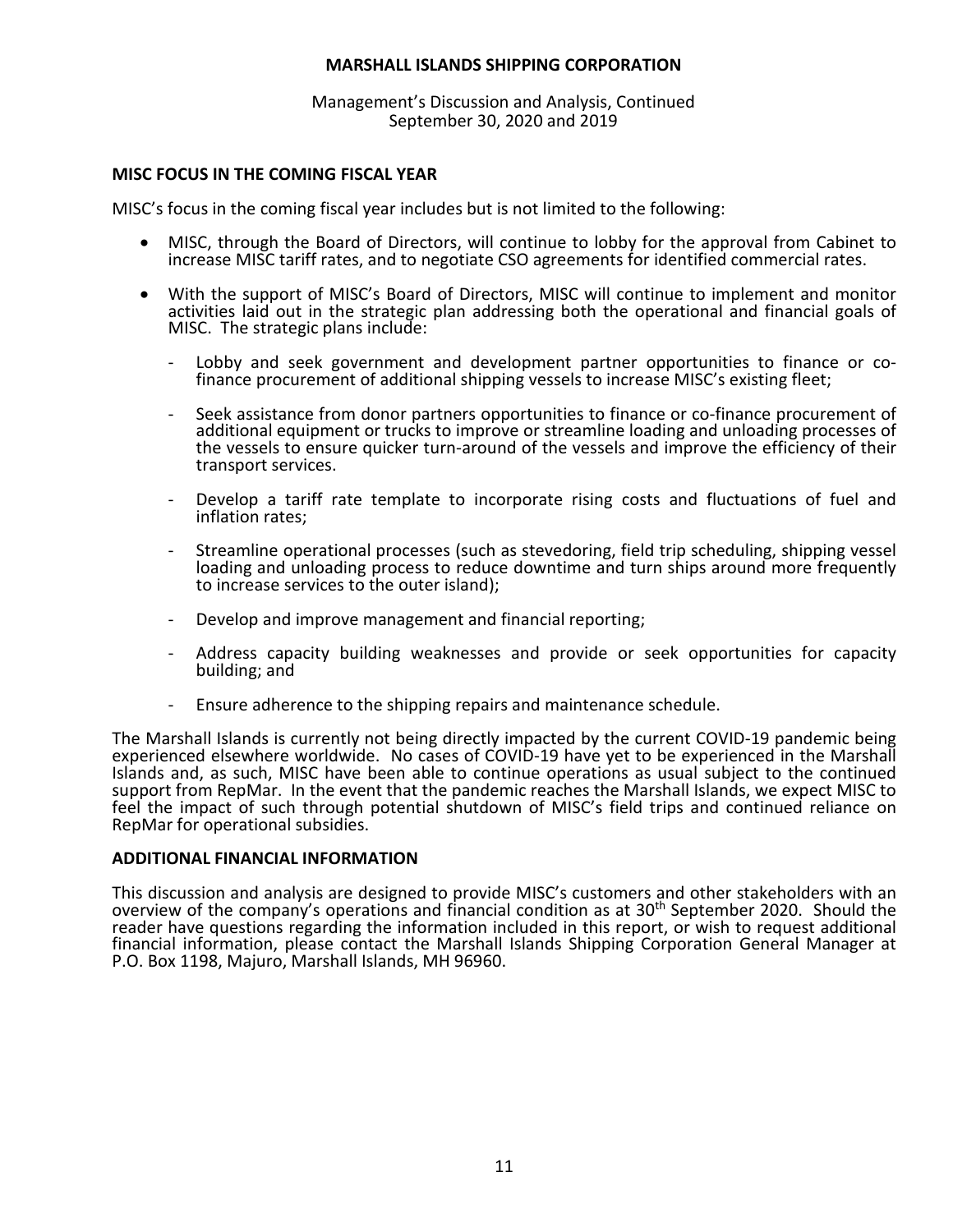#### Statements of Net Position September 30, 2020 and 2019

| <b>ASSETS</b><br>Current assets:<br>\$<br>Cash<br>132,716 \$<br>308,205<br>Receivables:<br>137,265<br>Trade<br>84,323<br>533,722<br><b>Affiliates</b><br>700,496<br>224,728<br>267,735<br>Employees<br>1,062,489<br>885,780<br>Less allowance for doubtful accounts<br>(806, 968)<br>(679, 860)<br>205,920<br>255,521<br>Total receivables, net<br>15,767<br>4,052<br>Inventory<br>Current portion of prepaid drydocking<br>114,278<br>386,621<br><b>Total current assets</b><br>904,798<br>518,282<br>Noncurrent assets:<br>Prepaid drydocking, net of current portion<br>84,555<br>420,191<br>Capital assets:<br>Nondepreciable capital assets<br>970,000<br>1,900,500<br>Capital assets, net of accumulated depreciation<br>7,682,543<br>6,420,550<br>Total noncurrent assets<br>8,737,098<br>8,741,241<br>9,255,380 \$<br>9,646,039<br>Ś<br>LIABILITIES AND NET POSITION<br><b>Current liabilities:</b><br>\$<br>Accounts payable<br>81,448 \$<br>59,859<br>Payable to affiliates<br>768,254<br>793,397<br>Accruals and other liabilities<br>136,483<br>137,373<br>Unearned revenue<br>24,000<br>17,031<br>283,500<br>Contracts payable<br><b>Total liabilities</b><br>1,003,216<br>1,298,129<br>Commitments and contingencies<br>Net position:<br>Net investment in capital assets<br>8,652,543<br>8,037,550<br>377,708<br>Restricted<br>195,388<br>(67, 348)<br>Unrestricted<br>(595, 767)<br>Total net position<br>8,252,164<br>8,347,910<br>9,255,380 \$<br>9,646,039 |  | 2020 | 2019 |
|-------------------------------------------------------------------------------------------------------------------------------------------------------------------------------------------------------------------------------------------------------------------------------------------------------------------------------------------------------------------------------------------------------------------------------------------------------------------------------------------------------------------------------------------------------------------------------------------------------------------------------------------------------------------------------------------------------------------------------------------------------------------------------------------------------------------------------------------------------------------------------------------------------------------------------------------------------------------------------------------------------------------------------------------------------------------------------------------------------------------------------------------------------------------------------------------------------------------------------------------------------------------------------------------------------------------------------------------------------------------------------------------------------------------------------------------------------------------------------|--|------|------|
|                                                                                                                                                                                                                                                                                                                                                                                                                                                                                                                                                                                                                                                                                                                                                                                                                                                                                                                                                                                                                                                                                                                                                                                                                                                                                                                                                                                                                                                                               |  |      |      |
|                                                                                                                                                                                                                                                                                                                                                                                                                                                                                                                                                                                                                                                                                                                                                                                                                                                                                                                                                                                                                                                                                                                                                                                                                                                                                                                                                                                                                                                                               |  |      |      |
|                                                                                                                                                                                                                                                                                                                                                                                                                                                                                                                                                                                                                                                                                                                                                                                                                                                                                                                                                                                                                                                                                                                                                                                                                                                                                                                                                                                                                                                                               |  |      |      |
|                                                                                                                                                                                                                                                                                                                                                                                                                                                                                                                                                                                                                                                                                                                                                                                                                                                                                                                                                                                                                                                                                                                                                                                                                                                                                                                                                                                                                                                                               |  |      |      |
|                                                                                                                                                                                                                                                                                                                                                                                                                                                                                                                                                                                                                                                                                                                                                                                                                                                                                                                                                                                                                                                                                                                                                                                                                                                                                                                                                                                                                                                                               |  |      |      |
|                                                                                                                                                                                                                                                                                                                                                                                                                                                                                                                                                                                                                                                                                                                                                                                                                                                                                                                                                                                                                                                                                                                                                                                                                                                                                                                                                                                                                                                                               |  |      |      |
|                                                                                                                                                                                                                                                                                                                                                                                                                                                                                                                                                                                                                                                                                                                                                                                                                                                                                                                                                                                                                                                                                                                                                                                                                                                                                                                                                                                                                                                                               |  |      |      |
|                                                                                                                                                                                                                                                                                                                                                                                                                                                                                                                                                                                                                                                                                                                                                                                                                                                                                                                                                                                                                                                                                                                                                                                                                                                                                                                                                                                                                                                                               |  |      |      |
|                                                                                                                                                                                                                                                                                                                                                                                                                                                                                                                                                                                                                                                                                                                                                                                                                                                                                                                                                                                                                                                                                                                                                                                                                                                                                                                                                                                                                                                                               |  |      |      |
|                                                                                                                                                                                                                                                                                                                                                                                                                                                                                                                                                                                                                                                                                                                                                                                                                                                                                                                                                                                                                                                                                                                                                                                                                                                                                                                                                                                                                                                                               |  |      |      |
|                                                                                                                                                                                                                                                                                                                                                                                                                                                                                                                                                                                                                                                                                                                                                                                                                                                                                                                                                                                                                                                                                                                                                                                                                                                                                                                                                                                                                                                                               |  |      |      |
|                                                                                                                                                                                                                                                                                                                                                                                                                                                                                                                                                                                                                                                                                                                                                                                                                                                                                                                                                                                                                                                                                                                                                                                                                                                                                                                                                                                                                                                                               |  |      |      |
|                                                                                                                                                                                                                                                                                                                                                                                                                                                                                                                                                                                                                                                                                                                                                                                                                                                                                                                                                                                                                                                                                                                                                                                                                                                                                                                                                                                                                                                                               |  |      |      |
|                                                                                                                                                                                                                                                                                                                                                                                                                                                                                                                                                                                                                                                                                                                                                                                                                                                                                                                                                                                                                                                                                                                                                                                                                                                                                                                                                                                                                                                                               |  |      |      |
|                                                                                                                                                                                                                                                                                                                                                                                                                                                                                                                                                                                                                                                                                                                                                                                                                                                                                                                                                                                                                                                                                                                                                                                                                                                                                                                                                                                                                                                                               |  |      |      |
|                                                                                                                                                                                                                                                                                                                                                                                                                                                                                                                                                                                                                                                                                                                                                                                                                                                                                                                                                                                                                                                                                                                                                                                                                                                                                                                                                                                                                                                                               |  |      |      |
|                                                                                                                                                                                                                                                                                                                                                                                                                                                                                                                                                                                                                                                                                                                                                                                                                                                                                                                                                                                                                                                                                                                                                                                                                                                                                                                                                                                                                                                                               |  |      |      |
|                                                                                                                                                                                                                                                                                                                                                                                                                                                                                                                                                                                                                                                                                                                                                                                                                                                                                                                                                                                                                                                                                                                                                                                                                                                                                                                                                                                                                                                                               |  |      |      |
|                                                                                                                                                                                                                                                                                                                                                                                                                                                                                                                                                                                                                                                                                                                                                                                                                                                                                                                                                                                                                                                                                                                                                                                                                                                                                                                                                                                                                                                                               |  |      |      |
|                                                                                                                                                                                                                                                                                                                                                                                                                                                                                                                                                                                                                                                                                                                                                                                                                                                                                                                                                                                                                                                                                                                                                                                                                                                                                                                                                                                                                                                                               |  |      |      |
|                                                                                                                                                                                                                                                                                                                                                                                                                                                                                                                                                                                                                                                                                                                                                                                                                                                                                                                                                                                                                                                                                                                                                                                                                                                                                                                                                                                                                                                                               |  |      |      |
|                                                                                                                                                                                                                                                                                                                                                                                                                                                                                                                                                                                                                                                                                                                                                                                                                                                                                                                                                                                                                                                                                                                                                                                                                                                                                                                                                                                                                                                                               |  |      |      |
|                                                                                                                                                                                                                                                                                                                                                                                                                                                                                                                                                                                                                                                                                                                                                                                                                                                                                                                                                                                                                                                                                                                                                                                                                                                                                                                                                                                                                                                                               |  |      |      |
|                                                                                                                                                                                                                                                                                                                                                                                                                                                                                                                                                                                                                                                                                                                                                                                                                                                                                                                                                                                                                                                                                                                                                                                                                                                                                                                                                                                                                                                                               |  |      |      |
|                                                                                                                                                                                                                                                                                                                                                                                                                                                                                                                                                                                                                                                                                                                                                                                                                                                                                                                                                                                                                                                                                                                                                                                                                                                                                                                                                                                                                                                                               |  |      |      |
|                                                                                                                                                                                                                                                                                                                                                                                                                                                                                                                                                                                                                                                                                                                                                                                                                                                                                                                                                                                                                                                                                                                                                                                                                                                                                                                                                                                                                                                                               |  |      |      |
|                                                                                                                                                                                                                                                                                                                                                                                                                                                                                                                                                                                                                                                                                                                                                                                                                                                                                                                                                                                                                                                                                                                                                                                                                                                                                                                                                                                                                                                                               |  |      |      |
|                                                                                                                                                                                                                                                                                                                                                                                                                                                                                                                                                                                                                                                                                                                                                                                                                                                                                                                                                                                                                                                                                                                                                                                                                                                                                                                                                                                                                                                                               |  |      |      |
|                                                                                                                                                                                                                                                                                                                                                                                                                                                                                                                                                                                                                                                                                                                                                                                                                                                                                                                                                                                                                                                                                                                                                                                                                                                                                                                                                                                                                                                                               |  |      |      |
|                                                                                                                                                                                                                                                                                                                                                                                                                                                                                                                                                                                                                                                                                                                                                                                                                                                                                                                                                                                                                                                                                                                                                                                                                                                                                                                                                                                                                                                                               |  |      |      |
|                                                                                                                                                                                                                                                                                                                                                                                                                                                                                                                                                                                                                                                                                                                                                                                                                                                                                                                                                                                                                                                                                                                                                                                                                                                                                                                                                                                                                                                                               |  |      |      |
|                                                                                                                                                                                                                                                                                                                                                                                                                                                                                                                                                                                                                                                                                                                                                                                                                                                                                                                                                                                                                                                                                                                                                                                                                                                                                                                                                                                                                                                                               |  |      |      |
|                                                                                                                                                                                                                                                                                                                                                                                                                                                                                                                                                                                                                                                                                                                                                                                                                                                                                                                                                                                                                                                                                                                                                                                                                                                                                                                                                                                                                                                                               |  |      |      |

See accompanying notes to financial statements.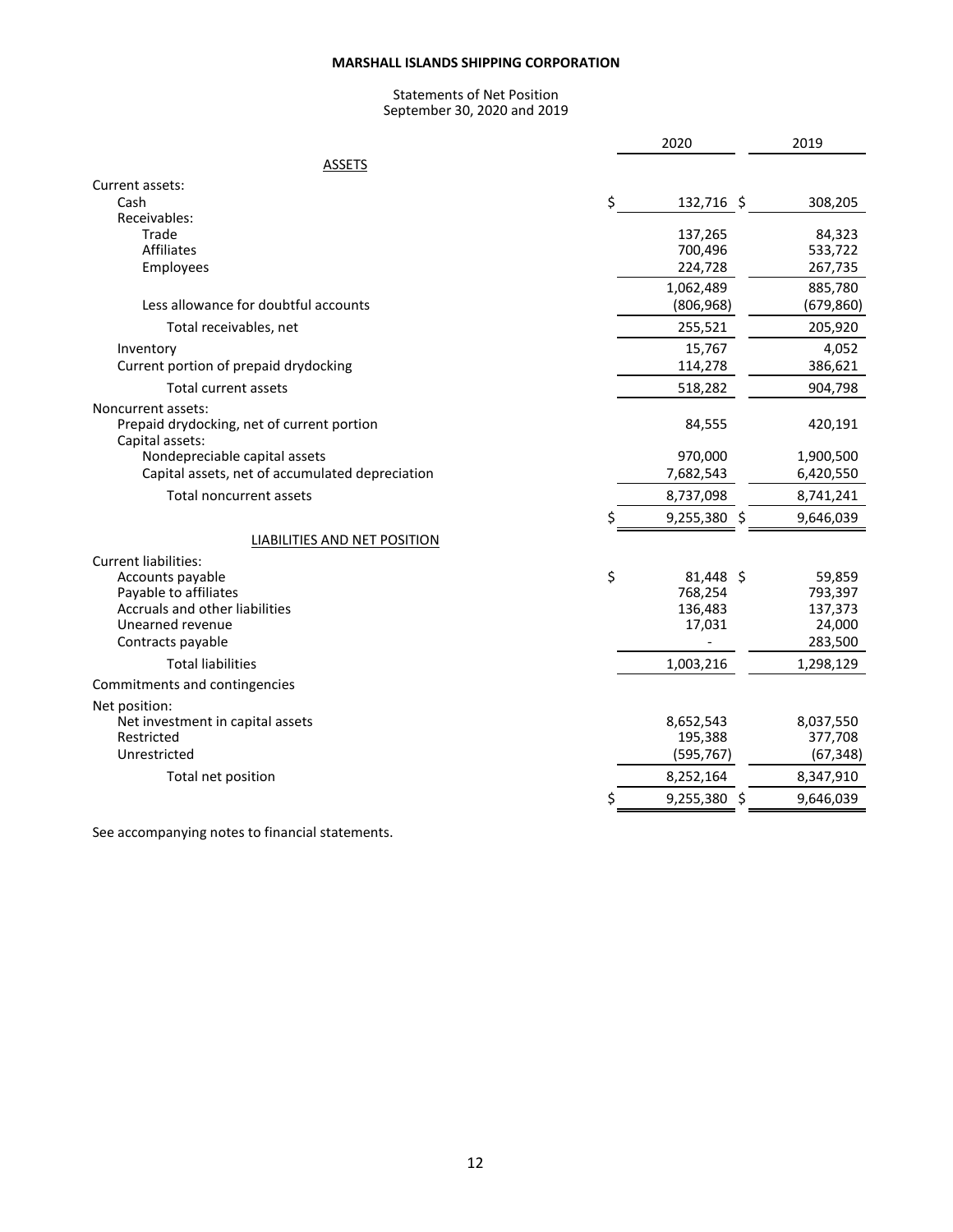#### Statements of Revenues, Expenses and Changes in Net Position Years Ended September 30, 2020 and 2019

|                                             | 2020         | 2019        |
|---------------------------------------------|--------------|-------------|
| Operating revenues:                         |              |             |
| \$<br>Cargo                                 | 715,538 \$   | 605,302     |
| Charter                                     | 237,000      | 20,461      |
| Ship sales                                  | 155,267      | 91,410      |
| Passenger                                   | 39,986       | 64,201      |
| Copra fee                                   | 32,401       | 53,423      |
| Fuel and other revenue                      | 6,021        | 8,450       |
| Total operating revenues                    | 1,186,213    | 843,247     |
| Provision for bad debts                     | (127, 108)   | (75, 255)   |
| Net operating revenues                      | 1,059,105    | 767,992     |
| Operating expenses:                         |              |             |
| Salaries, wages and benefits                | 1,508,326    | 1,502,251   |
| Impairment loss                             | 744,228      |             |
| Depreciation                                | 593,673      | 552,207     |
| Petroleum, oil and lube                     | 442,042      | 497,403     |
| Drydock expense                             | 302,092      | 343,066     |
| Rent                                        | 258,875      | 87,052      |
| Material and supplies                       | 159,060      | 177,956     |
| Cost of goods sold                          | 128,860      | 62,851      |
| Foodstuffs                                  | 98,053       | 99,173      |
| Membership fees                             | 63,405       | 15,700      |
| <b>Professional fees</b>                    | 48,741       | 33,603      |
| Travel and entertainment                    | 46,573       | 241,635     |
| <b>Utilities</b>                            | 31,255       | 21,789      |
| Communications                              | 24,766       | 19,436      |
| Stevedoring                                 | 19,638       | 27,295      |
| Contributions                               | 6,279        | 6,849       |
| Freight                                     | 3,804        | 1,942       |
| Insurance                                   | 2,199        | 4,164       |
| Miscellaneous                               | 6,502        | 5,508       |
| Total operating expenses                    | 4,488,371    | 3,699,880   |
| <b>Operating loss</b>                       | (3,429,266)  | (2,931,888) |
| Nonoperating revenues (expenses):           |              |             |
| Operating subsidies                         | 2,348,075    | 2,033,600   |
| Penalties and interest                      |              | (20, 344)   |
| Loss on disposal of capital assets          | (8,400)      |             |
| Total nonoperating revenues (expenses), net | 2,339,675    | 2,013,256   |
| Loss before capital contributions           | (1,089,591)  | (918, 632)  |
| Capital contributions                       | 993,845      | 724,400     |
| Change in net position                      | (95, 746)    | (194, 232)  |
| Net position at beginning of year           | 8,347,910    | 8,542,142   |
| Net position at end of year                 | 8,252,164 \$ | 8,347,910   |
|                                             |              |             |

See accompanying notes to financial statements.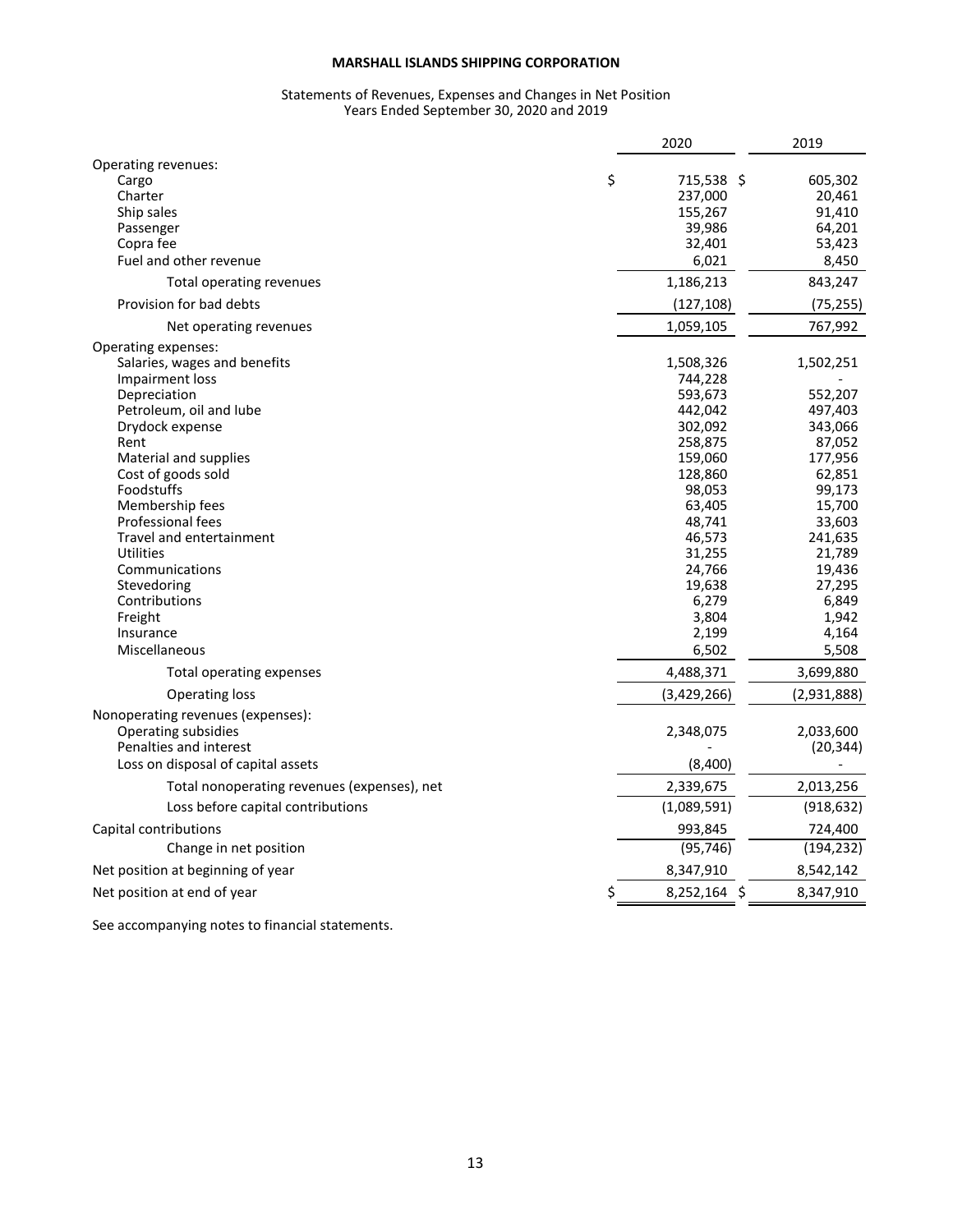#### Statements of Cash Flows Years Ended September 30, 2020 and 2019

|                                                                                                                                                                                                              |          | 2020                                              | 2019                                                   |
|--------------------------------------------------------------------------------------------------------------------------------------------------------------------------------------------------------------|----------|---------------------------------------------------|--------------------------------------------------------|
| Cash flows from operating activities:<br>Cash received from customers<br>Cash payments to suppliers for goods and services<br>Cash payments to employees for services                                        | \$       | 1,181,205 \$<br>(1, 355, 327)<br>(1,509,210)      | 796,640<br>(1,707,822)<br>(1,488,529)                  |
| Net cash used for operating activities                                                                                                                                                                       |          | (1,683,332)                                       | (2,399,711)                                            |
| Cash flows from noncapital financing activities:<br>Operating subsidies received<br>Penalties and interest paid                                                                                              |          | 2,324,230                                         | 2,033,600<br>(20, 344)                                 |
| Net cash cash provided by noncapital financing activities                                                                                                                                                    |          | 2,324,230                                         | 2,013,256                                              |
| Cash flows from capital and related financing activities:<br>Capital contributions received<br>Acquisition of capital assets<br>Net cash cash provided by (used for) capital and related                     |          | 839,020<br>(1,655,407)                            | 724,400<br>(522, 768)                                  |
| financing activities                                                                                                                                                                                         |          | (816, 387)                                        | 201,632                                                |
| Net change in cash                                                                                                                                                                                           |          | (175, 489)                                        | (184, 823)                                             |
| Cash at beginning of year                                                                                                                                                                                    |          | 308,205                                           | 493,028                                                |
| Cash at end of year                                                                                                                                                                                          | S        | 132,716 \$                                        | 308,205                                                |
| Reconciliation of operating loss to net cash used for                                                                                                                                                        |          |                                                   |                                                        |
| operating activities:<br><b>Operating loss</b><br>Adjustments to reconcile operating loss to net cash<br>used for operating activities:                                                                      | \$       | $(3,429,266)$ \$                                  | (2,931,888)                                            |
| Impairment loss<br>Depreciation<br>Drydock<br>Provision for bad debts<br>(Increase) decrease in assets:<br>Receivables:                                                                                      |          | 744,228<br>593,673<br>302,092<br>127,108          | 552,207<br>343,066<br>75,255                           |
| <b>Affiliates</b><br>Trade<br>Employees<br>Inventory<br>Prepayments<br>Increase (decrease) in liabilities:                                                                                                   |          | 11,896<br>(52, 942)<br>43,007<br>(11, 715)        | (133, 129)<br>67,835<br>1,187<br>(1,673)<br>(338, 220) |
| Accounts payable<br>Payable to affiliates<br>Accruals and other liabilities<br>Unearned revenue                                                                                                              |          | 21,589<br>(25, 143)<br>(890)<br>(6,969)           | (57, 747)<br>(14, 326)<br>13,722<br>24,000             |
| Net cash used for operating activities                                                                                                                                                                       | \$       | $(1,683,332)$ \$                                  | (2.399.711)                                            |
| Summary disclosure of noncash capital and related financing activities:<br>Impairment of MV Ribuuk Ae and MV Tobolar:<br>Prepaid drydocking<br>Capital assets<br>Accumulated depreciation<br>Impairment loss | \$       | 305,887 \$<br>778,824<br>(340, 483)<br>(744, 228) |                                                        |
|                                                                                                                                                                                                              | \$       | \$                                                |                                                        |
| Transfer of MV Tobolar to MISC:<br>Payable to affiliates<br>Prepaid drydocking<br>Additions to capital assets                                                                                                | \$<br>\$ | \$<br>\$                                          | 588,069<br>(457, 125)<br>(130, 944)                    |
|                                                                                                                                                                                                              |          |                                                   |                                                        |

See accompanying notes to financial statements.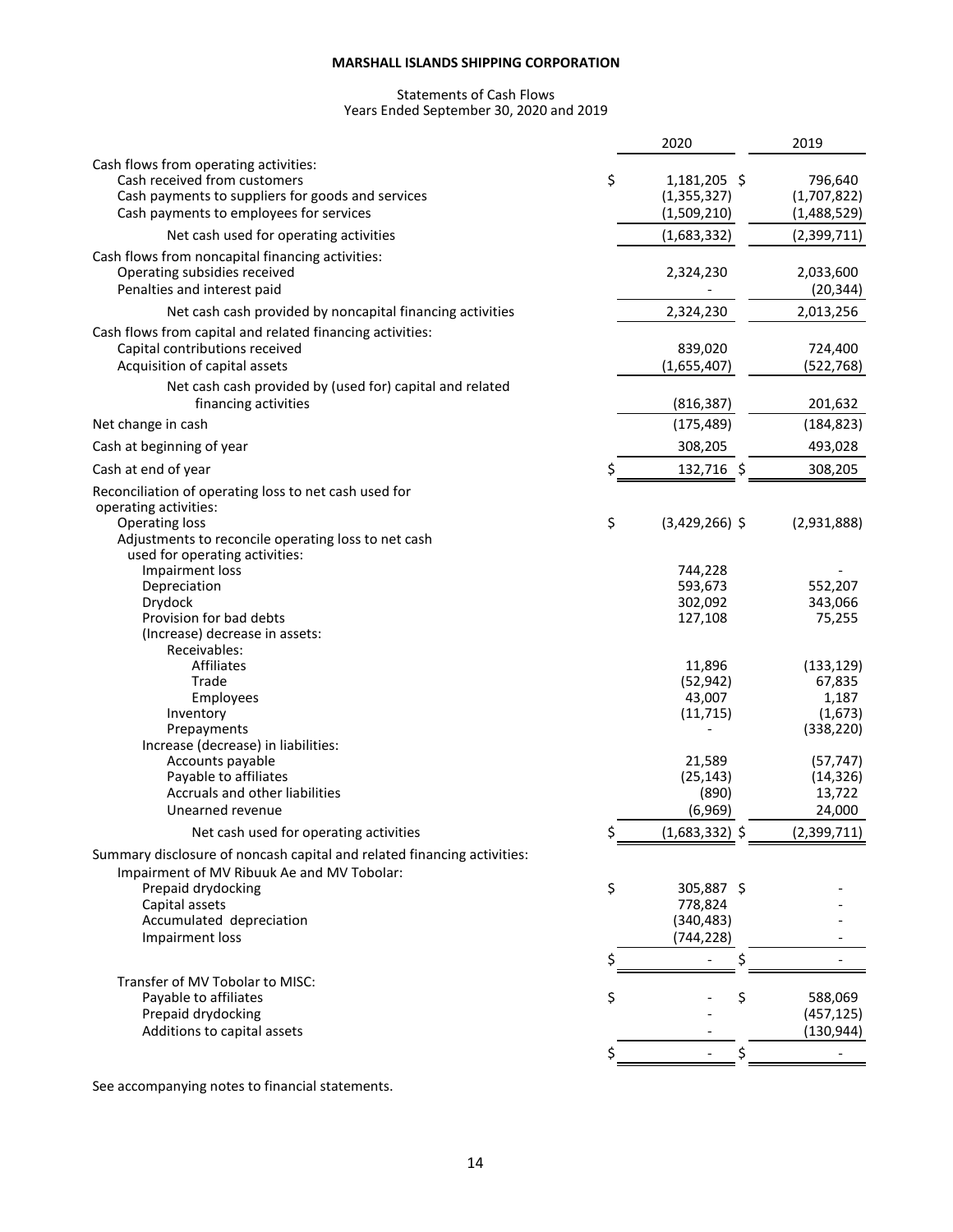Notes to Financial Statements September 30, 2020 and 2019

## (1) Organization

Marshall Islands Shipping Corporation (MISC), a component unit of the Republic of the Marshall Islands (RepMar), was created under Public Law 2005-41, the Marshall Islands Shipping Corporation Act, 2004. MISC was established to manage and operate RepMar's shipping vessels. MISC's principal line of business is to provide sea transportation services; to carry on business as ship owners; and to build and maintain ships and vessels.

MISC is governed by a eight-member Board of Directors appointed by the Cabinet of RepMar.

MISC's financial statements are incorporated into the financial statements of RepMar as a component unit.

#### (2) Summary of Significant Accounting Policies

The accounting policies of MISC conform to accounting principles generally accepted in the United States of America (GAAP), as applicable to governmental entities, specifically proprietary funds.

GASB Statement No. 34, *Basic Financial Statements - and Management's Discussion and Analysis - for State and Local Governments*, as amended by GASB Statement No. 37, *Basic Financial Statements - and Management's Discussion and Analysis - for State and Local Governments: Omnibus*, GASB Statement No. 38, *Certain Financial Statement Note Disclosures*, and GASB Statement No. 61, *The Financial Reporting Entity: Omnibus - an amendment of GASB Statements No. 14 and 34,* establish financial reporting standards for governmental entities, which require that management's discussion and analysis of the financial activities be included with the basic financial statements and notes and modifies certain other financial statement disclosure requirements.

To conform to these requirements, equity is presented in the following net position categories:

- Net investment in capital assets: capital assets, net of accumulated depreciation and related debt, plus construction or improvement of those assets.
- Restricted: Nonexpendable net position subject to externally imposed stipulations that require MISC to maintain such permanently. As of September 30, 2020 and 2019, MISC does not have nonexpendable restricted net position.
- Restricted: Expendable net position whose use by MISC is subject to externally imposed stipulations that can be fulfilled by actions of MISC pursuant to those stipulations or that expire with the passage of time. As of September 30, 2020 and 2019, MISC has expendable restricted net position for unexpended contributions from RepMar as follows:

|                                                        | 2020                | 2019                |
|--------------------------------------------------------|---------------------|---------------------|
| Repairs and maintenance<br>MV Enen Kio vessel delivery | \$158,000<br>37,388 | \$278,508<br>99,200 |
|                                                        | \$195,388           | \$377,708           |

 Unrestricted: net position that is not subject to externally imposed stipulations. Unrestricted net position may be designated for specific purposes by action of management or the Board of Directors or may otherwise be limited by contractual agreements with outside parties.

When both restricted and unrestricted resources are available for use for the same purpose, it is MISC's policy to use unrestricted resources first, then restricted resources as they are needed.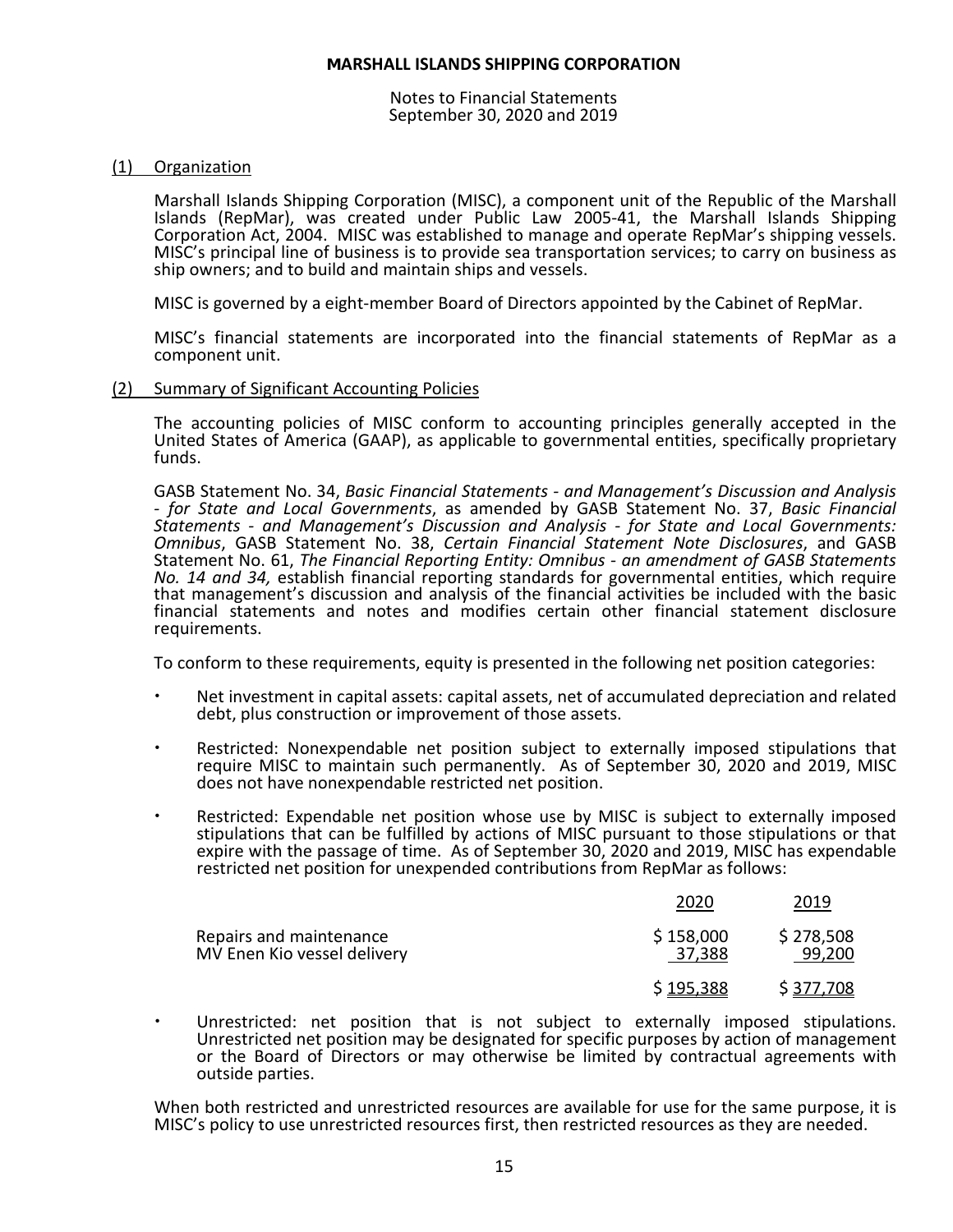Notes to Financial Statements September 30, 2020 and 2019

## (2) Summary of Significant Accounting Policies, Continued

#### Basis of Accounting

Proprietary funds are accounted for on a flow of economic resources measurement focus. With this measurement focus, all assets and deferred outflows of resources, and liabilities and deferred inflows of resources associated with the operation of the fund are included in the statements of net position. Proprietary fund operating statements present increases and decreases in net position. The accrual basis of accounting is utilized by proprietary funds. Under this method, revenues are recorded when earned and expenses are recorded at the time liabilities are incurred.

#### Revenue Recognition

MISC's revenues are derived primarily from the operation of shipping vessels. Capital grants, financing or investing related transactions are reported as non-operating revenues. Revenue is recognized on the accrual basis and is recorded upon billing when services have been completed. Specifically, cargo, charter and passenger revenue are recognized when the transportation is provided. Other components of other operating revenue are recognized as revenue when the related goods and services are provided. All expenses related to operating MISC are reported as operating expenses. Interest income or federal program revenues are the primary components of non-operating expenses and revenues.

#### Cash

Custodial credit risk is the risk that in the event of a bank failure, MISC's deposits may not be Such deposits are not covered by depository insurance and are either uncollateralized or collateralized with securities held by the pledging financial institution or held by the pledging financial institution but not in the depositor-government's name. MISC does not have a deposit policy for custodial credit risk.

For purposes of the statements of net position and cash flows, cash is defined as cash on hand and cash held in demand accounts. As of September 30, 2020 and 2019, the carrying amount of cash was \$132,716 and \$308,205, respectively, and the corresponding bank balances were respectively, were maintained in a financial institution subject to Federal Deposit Insurance Corporation (FDIC) insurance with the remaining amounts of \$45,994 and \$15,320, respectively, being maintained in a financial institution not subject to depository insurance. As of September 30, 2020 and 2019, bank deposits in the amount of \$108,827 and \$250,000, respectively, were FDIC insured. MISC does not require collateralization of its cash deposits; therefore, deposit levels in excess of FDIC insurance coverage are uncollateralized. Accordingly, these deposits are exposed to custodial credit risk.

#### Receivables

All receivables are uncollateralized and are due from affiliates or customers, located within the Republic of the Marshall Islands. The allowance for uncollectible accounts is stated at an amount which management believes will be adequate to absorb possible losses on accounts receivable that may become uncollectible based on evaluations of the collectability of these accounts and prior collection experience. Management determines the adequacy of the allowance for uncollectible accounts based upon review of the aged accounts receivable. The allowance is established through a provision for bad debts charged to expense. Bad debts are written off against the allowance on the specific identification method.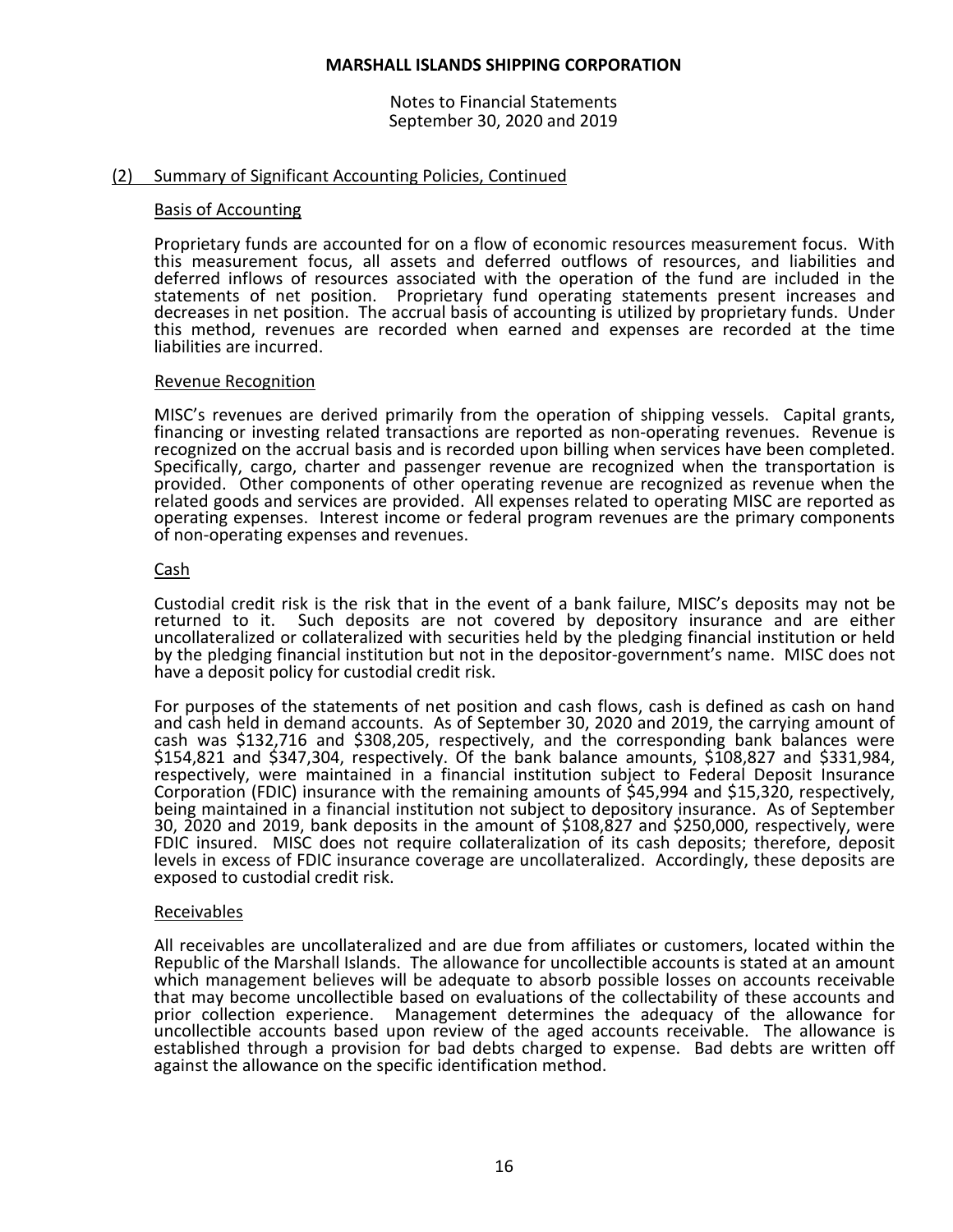Notes to Financial Statements September 30, 2020 and 2019

## (2) Summary of Significant Accounting Policies, Continued

#### Inventory

Inventory consists of items purchased for resale (on the ships) during outer islands voyages. Inventory is valued at the lower of cost (moving average) or market value (net realized value).

#### Deferred Dry-dock Expenditures

Dry dock expenditures have been recognized as an asset when the recognition criteria were met. The recognition is made when the dry docking has been performed and is amortized over the period until the next scheduled dry docking, usually two to three years. Any remaining carrying amount of the cost of the previous inspection is derecognized. Ordinary repairs and maintenance expenses are charged to the income statement during the financial period in which they are incurred.

#### Equipment

MISC has not adopted a formal capitalization policy for equipment; however, items with a cost that equals or exceeds \$1,000 and have an estimated life of more than one year are generally capitalized. Such assets are stated at cost. Depreciation is calculated on the straight-line method based on the estimated useful lives of the respective assets. The estimated useful lives of these assets are as follows:

| Equipment      | $5 - 10$ years |
|----------------|----------------|
| Vehicles       | 5 years        |
| <b>Vessels</b> | 25 years       |
| Motor boats    | 5 years        |

#### Deferred Outflows of Resources

In addition to assets, the statement of net position will sometimes report a separate section for deferred outflows of resources. This separate financial statement element represents a consumption of net position that applies to a future period and so will not be recognized as an outflow of resources (deduction of net position) until then. MISC has no items that qualify for reporting in this category.

#### Deferred Inflows of Resources

In addition to liabilities, the statement of net position will sometimes report a separate section for deferred inflows of resources. This separate financial statement element represents an acquisition of net position that applies to a future period and so will not be recognized as an inflow of resources (additions to net position) until then. MISC has no items that qualify for reporting in this category.

#### Compensated Absences

Vested or accumulated vacation leave is recorded as an expense and liability as the benefits accrue to employees. No liability is recorded for non-vesting accumulating rights to receive sick \$86,866 and \$88,160, respectively, and is included within the statements of net position as accruals and other liabilities.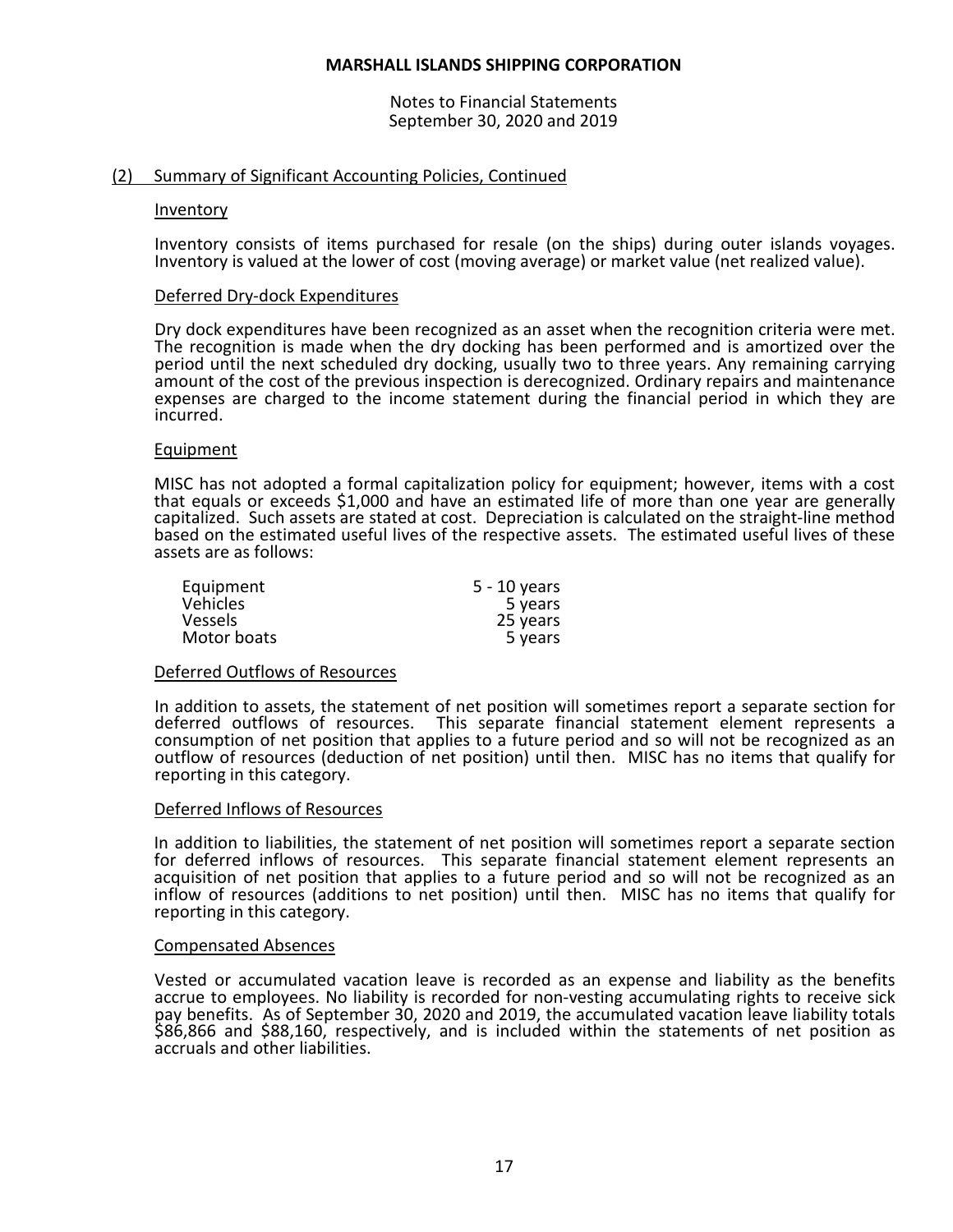Notes to Financial Statements September 30, 2020 and 2019

## (2) Summary of Significant Accounting Policies, Continued

#### Unearned Revenue

Unearned revenue represents cash received in advance for revenue to be earned in a future period.

#### Taxes

Corporate profits are not subject to income tax in the Republic of the Marshall Islands. The Government of the Republic of the Marshall Islands imposes a gross receipts tax of 3% on revenues. MISC is specifically exempt from this tax.

#### New Accounting Standards

During the year ended September 30, 2020, GASB issued Statement No. 95, *Postponement of the Effective Dates of Certain Authoritative Guidance*, which postpones the effective dates of GASB Statement No. 84, 89, 90, 91, 92 and 93 by one year and GASB Statement No. 87 by 18 months; however, earlier application of the provisions addressed in GASB Statement No. 95 is encouraged and is permitted to the extent specified in each pronouncement as originally issued. In accordance with GASB Statement No. 95, management has elected to postpone implementation of these statements.

In January 2017, GASB issued Statement No. 84*, Fiduciary Activities*. This Statement is to improve guidance regarding the identification of fiduciary activities for accounting and financial reporting purposes and how those activities should be reported. The requirements of this Statement will enhance consistency and comparability by (1) establishing specific criteria for identifying activities that should be reported as fiduciary activities and (2) clarifying whether and how business-type activities should report their fiduciary activities. Management does not believe that this statement, upon implementation, will have a material effect on the financial statements. In accordance with GASB Statement No. 95, GASB Statement No. 84 will be effective for fiscal year ending September 30, 2021.

In June 2017, GASB issued Statement No. 87, *Leases*. The objective of this Statement is to better meet the information needs of financial statement users by improving accounting and financial reporting for leases by governments. This Statement increases the usefulness of governments' financial statements by requiring recognition of certain lease assets and liabilities for leases that previously were classified as operating leases and as inflows of resources or outflows of resources recognized based on the payment provisions of the contract. Management believes that this statement, upon implementation, will have a material effect on the financial statements. In accordance with GASB Statement No. 95, GASB Statement No. 87 will be effective for fiscal year ending September 30, 2022.

In June 2018, GASB issued Statement No. 89, *Accounting for Interest Cost Incurred Before the End of a Construction Period*. The objectives of this Statement are (1) to enhance the relevance and comparability of information about capital assets and the cost of borrowing for a reporting period and (2) to simplify accounting for interest cost incurred before the end of a construction period. Management does not believe that this statement, upon implementation, will have a material effect on the financial statements. In accordance with GASB Statement No. 95, GASB Statement No. 89 will be effective for fiscal year ending September 30, 2022.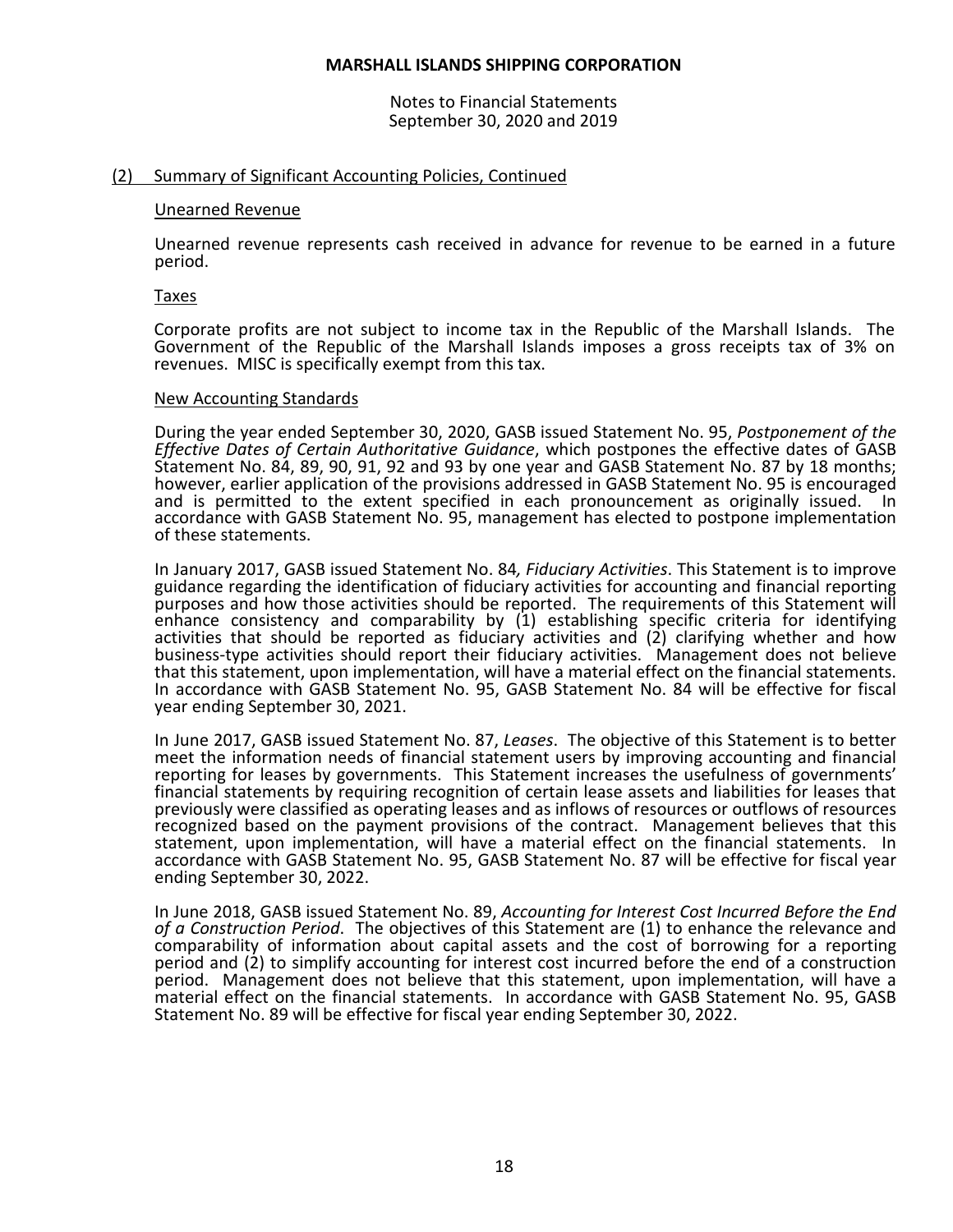Notes to Financial Statements September 30, 2020 and 2019

# (2) Summary of Significant Accounting Policies, Continued

#### New Accounting Standards, Continued

In March 2018, GASB issued Statement No. 90, *Majority Equity Interests - An Amendment of GASB Statements No. 14 and 61*. The primary objectives of this Statement are to improve the consistency and comparability of reporting a government's majority equity interest in a legally separate organization and to improve the relevance of financial statement information for certain component units. It defines a majority equity interest and specifies that a majority equity interest in a legally separate organization should be reported as an investment if a government's holding of the equity interest meets the definition of an investment. A majority equity interest that meets the definition of an investment should be measured using the equity method, unless it is held by a special-purpose government engaged only in fiduciary activities, a fiduciary fund, or an endowment (including permanent and term endowments) or permanent fund. Those governments and funds should measure the majority equity interest at fair value. Management does not believe that this statement, upon implementation, will have a material effect on the financial statements. In accordance with GASB Statement No. 95, GASB Statement No. 90 will be effective for fiscal year ending September 30, 2021.

In May 2019, GASB issued Statement No. 91, *Conduit Debt Obligations*. The primary objectives of this Statement are to provide a single method of reporting conduit debt obligations by issuers and eliminate diversity in practice associated with (1) commitments extended by issuers, (2) arrangements associated with conduit debt obligations, and (3) related note disclosures. This Statement achieves those objectives by clarifying the existing definition of a conduit debt obligation; establishing that a conduit debt obligation is not a liability of the issuer; establishing standards for accounting and financial reporting of additional commitments and voluntary commitments extended by issuers and arrangements associated with conduit debt obligations; and improving required note disclosures. Management does not believe that this statement, upon implementation, will have a material effect on the financial statements. In accordance with GASB Statement No. 95, GASB Statement No. 91 will be effective for fiscal year ending September 30, 2023.

In January 2020, GASB issued statement No. 92, *Omnibus 2020*. The objectives of this Statement are to enhance comparability in accounting and financial reporting and to improve the consistency of authoritative literature by addressing practice issues that have been identified during implementation and application of certain GASB Statements. This Statement addresses a variety of topics and includes specific provisions about the effective date of Statement No. 87, Leases, and Implementation Guide No. 2019-3, *Leases*, for interim financial reports, the terminology used to refer to derivative instruments and the applicability of certain requirements of Statement No. 84, *Fiduciary Activities*, to postemployment benefits. The requirements related to the effective date of GASB Statement No. 87 and Implementation Guide 2019-3, reissuance recoveries and terminology used to refer to derivative instruments are effective upon issuance. In accordance with GASB Statement No. 95, the remaining requirements of GASB Statement No. 92 is effective for the fiscal year ending September 30, 2022.

In March 2020, GASB issued Statement No. 93, *Replacement of Interbank Offered Rates*. The primary objective of this statement is to address those and other accounting and financial reporting implications of the replacement of an IBOR. Management does not believe that this statement, upon implementation, will have a material effect on the financial statements. Except for paragraphs 11b, 13, and 14, GASB Statement No. 93 will be effective for fiscal year ending September 30, 2021. The requirement in paragraphs 11b, 13, and 14 are effective for fiscal year September 30, 2022.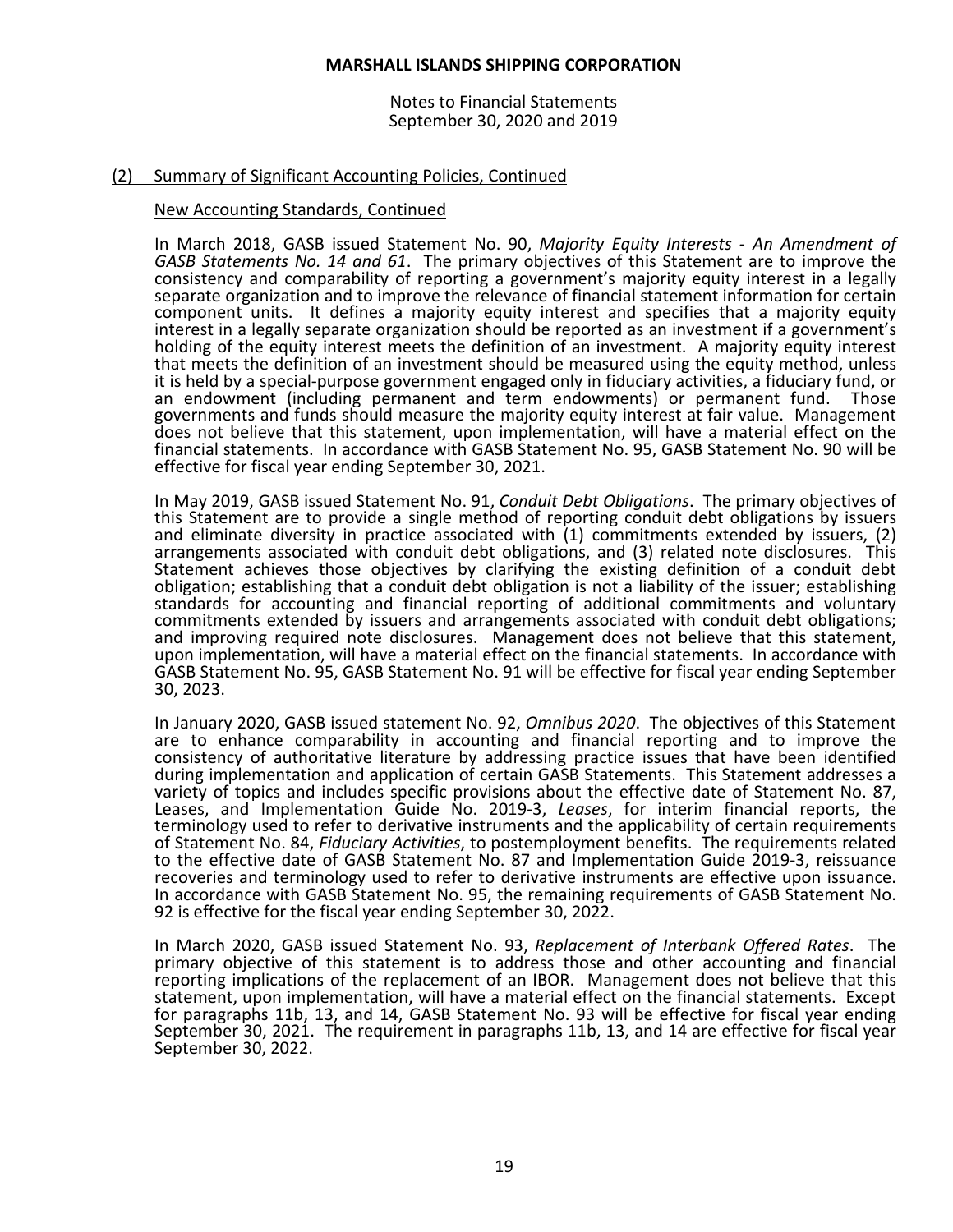Notes to Financial Statements September 30, 2020 and 2019

# (2) Summary of Significant Accounting Policies, Continued

#### New Accounting Standards, Continued

In March 2020, GASB issued Statement No. 94, *Public-Private and Public-Public Partnerships and Availability Payment Arrangements*. The primary objective of this statement is to improve financial reporting by addressing issues related to public-private and public-public partnership arrangements. This statement also provides guidance for accounting and financial reporting for availability payment arrangements. Management does not believe that this statement, upon implementation, will have a material effect on the financial statements. GASB Statement No. 94 will be effective for fiscal year ending September 30, 2023.

In May 2020, GASB issued Statement No. 96, *Subscription-Based Information Technology Arrangements*. This Statement provides guidance on the accounting and financial reporting for subscription-based information technology arrangements (SBITAs) for government end users (governments). This Statement (1) defines a SBITA; (2) establishes that a SBITA results in a right- $\overline{10}$ -use subscription asset - an intangible asset - and a corresponding subscription liability; (3) provides the capitalization criteria for outlays other than subscription payments, including implementation costs of a SBITA; and (4) requires note disclosures regarding a SBITA. Management does not believe that this statement, upon implementation, will have a material effect on the financial statements. GASB Statement No. 96 will be effective for fiscal year ending September 30, 2023.

In June 2020, GASB issued Statement No. 97, *Certain Component Unit Criteria, and Accounting and Financial Reporting for Internal Revenue Code Section 457 Deferred Compensation Plans - an amendment of GASB Statements No. 14 and No. 84, and a supersession of GASB Statement No. 32*. The primary objectives of this Statement are to (1) increase consistency and comparability related to the reporting of fiduciary component units in circumstances in which a potential component unit does not have a governing board and the primary government performs the duties that a governing board typically would perform; (2) mitigate costs associated with the reporting of certain defined contribution pension plans, defined contribution other postemployment benefit (OPEB) plans, and employee benefit plans other than pension plans or OPEB plans (other employee benefit plans) as fiduciary component units in fiduciary fund financial statements; and (3) enhance the relevance, consistency, and comparability of the accounting and financial reporting for Internal Revenue Code (IRC) Section 457 deferred compensation plans (Section 457 plans) that meet the definition of a pension plan and for benefits provided through those plans. GASB Statement No. 97 will be effective for fiscal year ending September 30, 2022.

# Estimates

The preparation of financial statements in accordance with GAAP requires management to make estimates and assumptions that affect the reported amounts of assets and deferred outflows of resources, liabilities and deferred inflows of resources, and disclosures of contingent assets and liabilities at the date of the financial statements and the reported amounts of revenues and expenses during the reporting period. Actual results could differ from those estimates.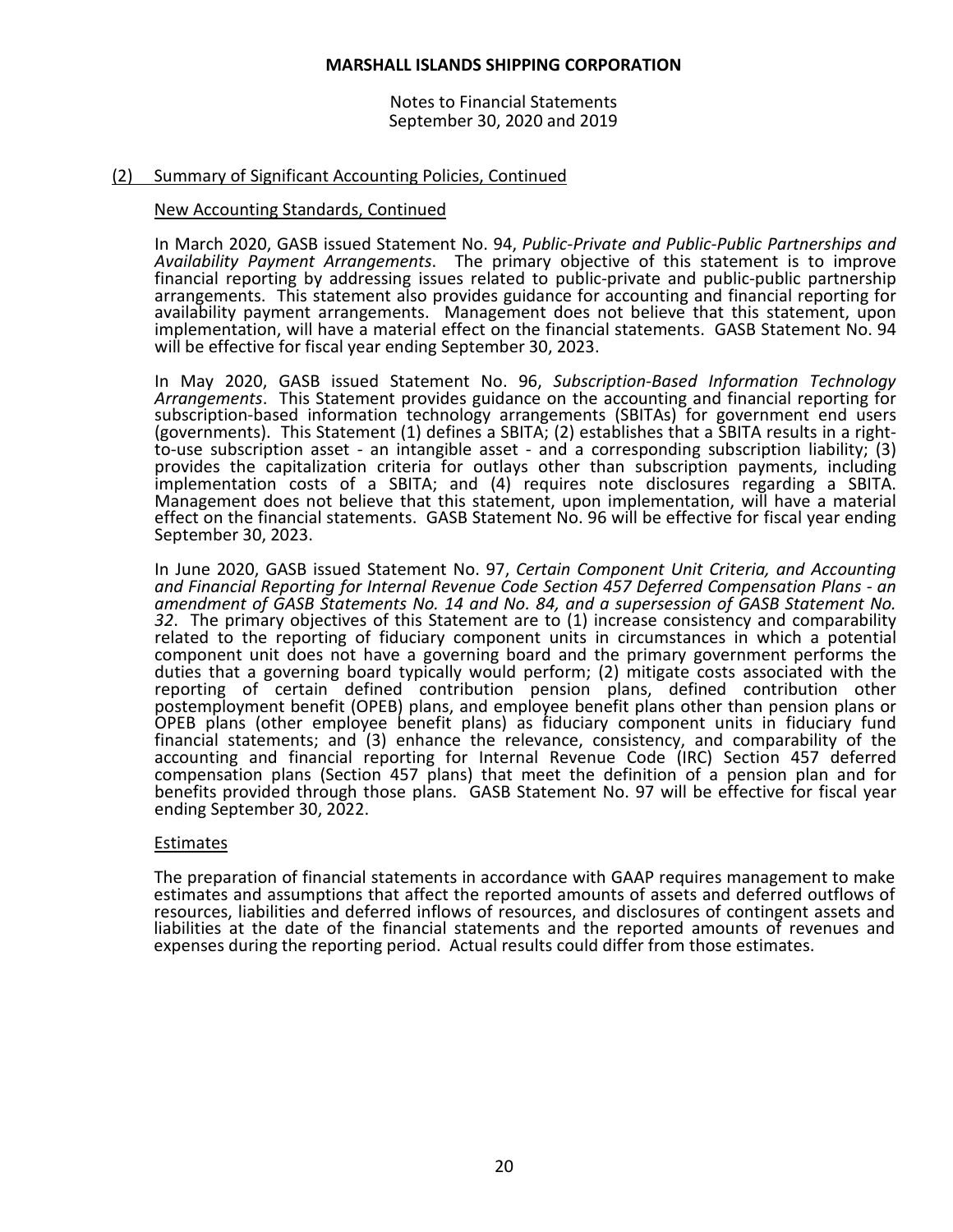Notes to Financial Statements September 30, 2020 and 2019

#### (3) Prepaid Drydocking

In 2019, MISC incurred dry-dock costs of \$338,220 for MV Aemman in Fiji, which is to be amortized over 3 years. Furthermore, Tobolar Copra Processing Authority (TCPA) transferred dry-dock costs of \$457,125 relating to the transfer of MV Tobolar. During the year ended September 30, 2020, MV Ribuuk Ae sank resulting in related prepaid dry-dock costs of \$106,816 being written off. In addition, MV Tobolar was considered impaired resulting in related prepaid dry-dock costs of \$199,071 being written off. As of September 30, 2020 and 2019, prepaid dry-<br>dock costs amounted to \$198,833 and \$806,812, respectively.

An analysis of the change in prepaid dry-dock costs during the years ended September 30, 2020 and 2019 is as follows:

|                                                                                                                                      | 2020                                 | 2019                                         |
|--------------------------------------------------------------------------------------------------------------------------------------|--------------------------------------|----------------------------------------------|
| Beginning balance<br>Drydock costs incurred<br>Drydock costs from transfer<br>Drydock costs written off<br>Amortized drydock expense | \$806,812<br>(305, 887)<br>(302,092) | \$354,533<br>338,220<br>457,125<br>(343,066) |
| Ending balance                                                                                                                       | \$198,833                            | \$806,812                                    |
| Disclosed as follows:<br>Current<br>Noncurrent                                                                                       | \$114,278<br>84,555                  | \$386,621<br>420,191                         |
|                                                                                                                                      | \$198,833                            | \$806,812                                    |

# (4) Capital Assets

Capital asset activity for the years ended September 30, 2020 and 2019 is as follows:

|                                                 |                                                  | 2020                                                           |                                                  |                                                  |
|-------------------------------------------------|--------------------------------------------------|----------------------------------------------------------------|--------------------------------------------------|--------------------------------------------------|
|                                                 | October 1,<br>2019                               | Additions<br>Transfers                                         | Disposals/<br>Impairment/<br>Reclassifications   | September 30,<br>2020                            |
| Equipment<br>Vehicles<br>Vessels<br>Motor boats | \$<br>387,023<br>457.070<br>6,792,253<br>221,229 | \$<br>Ś.<br>61,600<br>49,500<br>262,212<br>1,900,500<br>28,595 | \$ (51,037)<br>(3,700)<br>(715, 891)<br>(25,900) | \$<br>397,586<br>502,870<br>8,239,074<br>223,924 |
| Less accumulated depreciation                   | 7,857,575<br>(1,437,025)                         | 401,907<br>1,900,500<br>(593, 673)                             | (796, 528)<br>349,787                            | 9,363,454<br>(1,680,911)                         |
| Vessels under construction                      | 6,420,550<br>1,900,500                           | (191, 766)<br>1,900,500<br>(1,900,500)<br>970,000              | (446, 741)                                       | 7,682,543<br>970,000                             |
|                                                 | \$ 8,321,050                                     | \$<br>\$778,234                                                | \$ (446, 741)                                    | \$8,652,543                                      |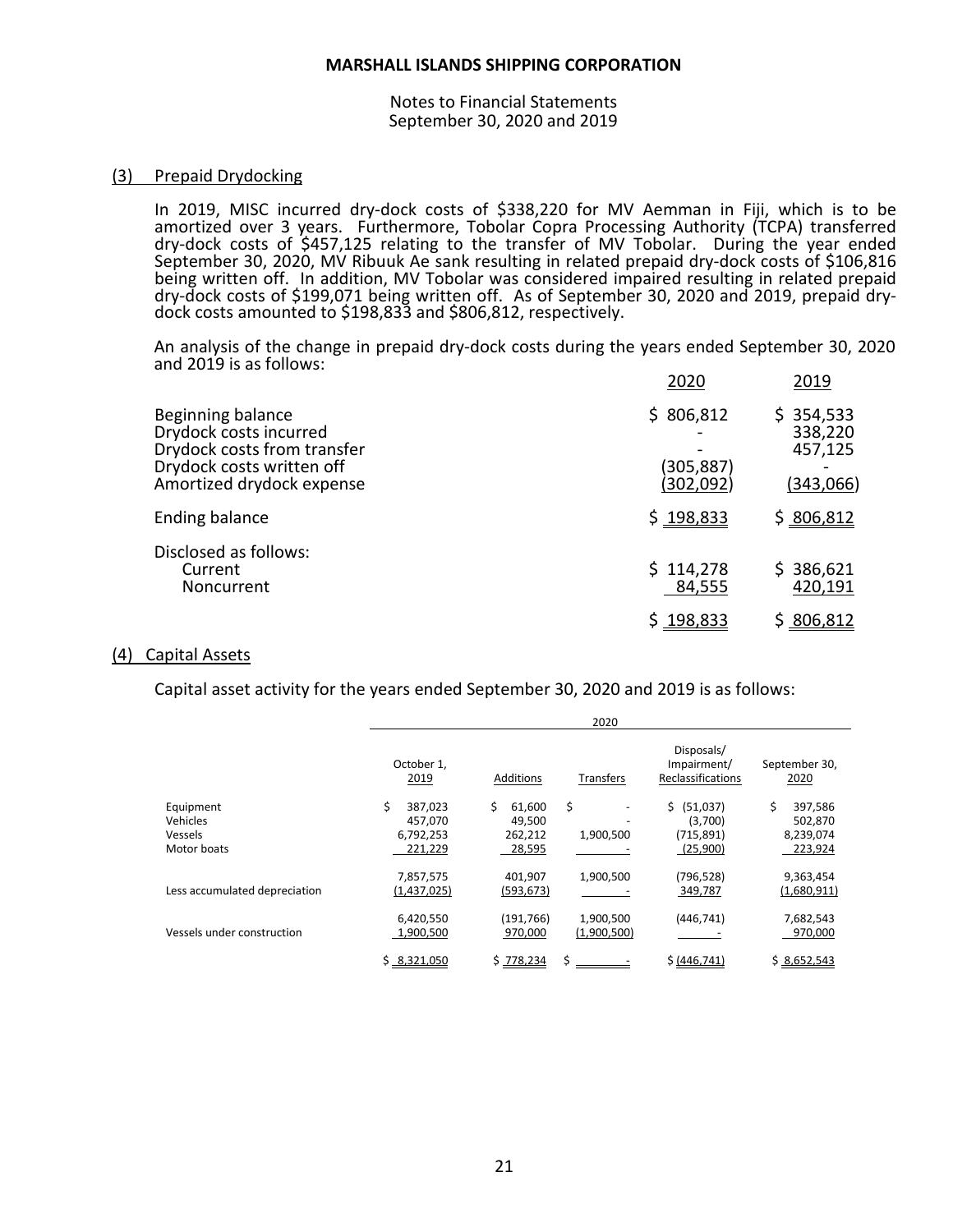Notes to Financial Statements September 30, 2020 and 2019

# (4) Capital Assets, Continued

|                                                 |                                                  |                                  | 2019                              |                                                |                                                  |
|-------------------------------------------------|--------------------------------------------------|----------------------------------|-----------------------------------|------------------------------------------------|--------------------------------------------------|
|                                                 | October 1,<br>2018                               | Additions                        | Transfers                         | Disposals/<br>Impairment/<br>Reclassifications | September 30,<br>2019                            |
| Equipment<br>Vehicles<br>Vessels<br>Motor boats | 269,342<br>Ś.<br>423,472<br>6,521,980<br>177,374 | 53,647<br>Ś.<br>43,348<br>45,273 | Ś.<br>64,034<br>225,000<br>43,855 | \$<br>(9,750)                                  | Ś.<br>387,023<br>457,070<br>6,792,253<br>221,229 |
| Less accumulated depreciation                   | 7,392,168<br>(692, 623)                          | 142,268<br>(552, 207)            | 332,889<br>(201, 945)             | (9,750)<br>9,750                               | 7,857,575<br>(1,437,025)                         |
| Vessels under construction                      | 6,699,545<br>1,900,500                           | (409, 939)                       | 130,944                           |                                                | 6,420,550<br>1,900,500                           |
|                                                 | \$8,600,045                                      | \$ (409, 939)                    | 130,944                           | \$                                             | \$8,321,050                                      |

In 2018, the Cabinet of RepMar authorized and approved the transfer of MV Tobolar, with a net book value of \$130,944, from Tobolar Copra Processing Authority (TCPA) to MISC. In 2019, this transfer was effectuated resulting in a liability of \$588,069 payable to TCPA, which remains unpaid. MISC is currently negotiating with RepMar and TCPA for a final determination insofar as payment of this amount.

In October 2019, MISC received the Notice of Readiness from a shipbuilder for MV Enen Kio and the vessel was delivered to the Marshall Islands and was placed in service in November 2019. Subsequently, the vessel suffered mechanical problems and, while still in operation, has not been operating as intended. On June 15, 2020, results of inspection identified that the propeller suffered cavitation. Management is of the opinion that the vessel's service utility has not significantly declined and recognition of an impairment loss is not warranted.

On December 28, 2019, MV Ribuuk Ae ran aground on Ujae Atoll. Subsequent recovery efforts failed resulting in the vessel sinking and the recognition of an impairment loss of \$386,978.

On August 19, 2020, MISC determined that MV Tobolar was impaired resulting in the recognition of an impairment loss of \$51,363.

#### (5) Related Party Transactions

MISC was created by the Nitijela of RepMar under Public Law 2005-41 and is thus considered a component unit of RepMar. Accordingly, MISC is affiliated with all RepMar-owned and affiliated entities, including Tobolar Copra Processing Authority (TCPA) and the RMI Ports Authority.

A summary of related party transactions as of September 30, 2020 and 2019 and for the years then ended are as follows:

|                                                 | 2020      |          |             |           |
|-------------------------------------------------|-----------|----------|-------------|-----------|
|                                                 | Revenues  | Expenses | Receivables | Payables  |
| Tobolar Copra Processing Authority              | \$434.405 |          | \$288.918   | \$588,069 |
| Marshall Islands Social Security Administration | 2,314     | 291,519  |             | 72,972    |
| Marshalls Energy Company, Inc.                  | 39        | 352,598  | 3,585       | 6,989     |
| RMI Ports Authority                             |           | 50,237   |             | 89,462    |
| <b>Republic of the Marshall Islands</b>         | 354.088   | 146.017  | 363,335     | 5,015     |
| Other                                           | 106,523   | 67,153   | 44,658      | 5,747     |
|                                                 | \$897,369 | 907,524  | \$700,496   | \$768,254 |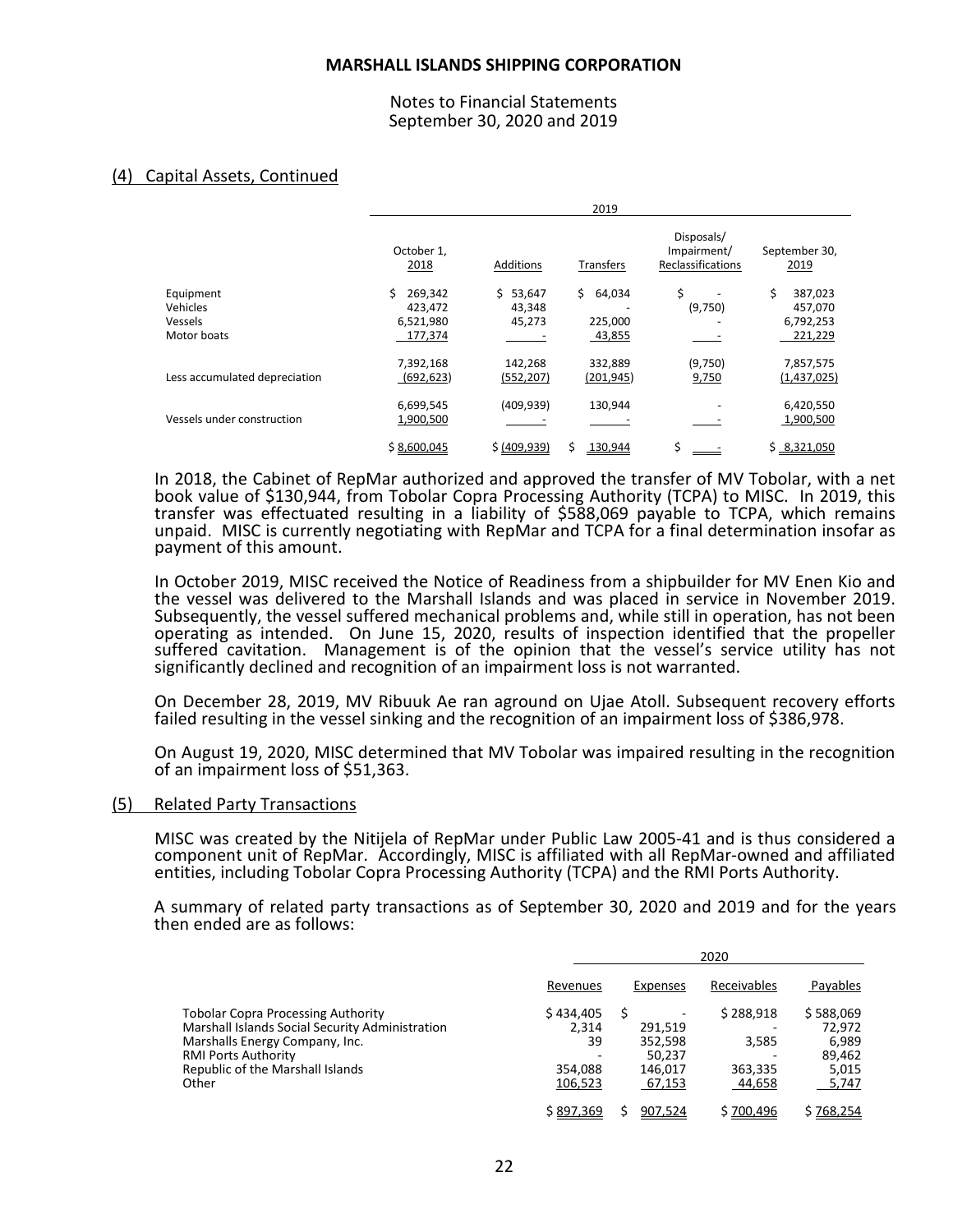Notes to Financial Statements September 30, 2020 and 2019

# (5) Related Party Transactions, Continued

|                                                                                                                                                                                                           | 2019                                   |                                                        |                                         |                                                           |
|-----------------------------------------------------------------------------------------------------------------------------------------------------------------------------------------------------------|----------------------------------------|--------------------------------------------------------|-----------------------------------------|-----------------------------------------------------------|
|                                                                                                                                                                                                           | Revenues                               | Expenses                                               | <b>Receivables</b>                      | Payables                                                  |
| <b>Tobolar Copra Processing Authority</b><br>Marshall Islands Social Security Administration<br>Marshalls Energy Company, Inc.<br><b>RMI Ports Authority</b><br>Republic of the Marshall Islands<br>Other | \$391,472<br>7,355<br>72.317<br>32,456 | Ś<br>273.990<br>428.168<br>48.955<br>127,082<br>55,860 | \$297.979<br>3,892<br>187,879<br>43,972 | \$588,069<br>100,668<br>1,289<br>91,601<br>7,627<br>4,143 |
|                                                                                                                                                                                                           | \$503,600                              | \$934,055                                              | \$533,722                               | \$793,397                                                 |

During the years ended September 30, 2020 and 2019, the operations of MISC were funded by appropriations from the Nitijela of RepMar as follows:

|                                              | 2020        | 2019                   |
|----------------------------------------------|-------------|------------------------|
| Operating subsidy<br>Repairs and maintenance | \$2,348,075 | \$1,587,200<br>446,400 |
|                                              | \$2,348,075 | \$2,033,600            |

As of September 30, 2020, \$23,845 relating to operating subsidies is due from RepMar.

During the years ended September 30, 2020 and 2019, the acquisition of certain vessels was funded by capital contributions from the Nitijela of RepMar of \$993,845 and \$724,400,<br>respectively. As of September 30, 2020, the amount of \$154,825 relating to these capital contributions is due from RepMar.

On February 28, 2019, the net book value of MV Tobolar amounting to \$130,944 and related deferred dry-dock costs of \$457,125 were transferred from TCPA to MISC resulting in a payable to TCPA of \$588,069.

MISC occupies certain RepMar office space at no cost. No lease agreement has been executed to formalize this arrangement. However, management is of the opinion that no rental payment for the use of this property is anticipated. The fair value of this contribution is presently not determinable. Accordingly, the contributed facility use has not been recognized as revenue and expenses in the accompanying financial statements.

As described in note 7, MISC leases space from RMI Ports Authority.

#### (6) Risk Management

MISC is exposed to various risks of loss related to torts; theft of, damage to, and destruction of assets; errors and omissions; injuries to employees; and natural disasters. MISC has elected to purchase commercial automobile insurance from independent third parties for the risks of loss to which it is exposed with respect to the use of motor vehicles. Settled claims have not exceeded this commercial coverage for the last three years. MISC does not maintain general liability insurance; maritime insurance; and fire, lightning and typhoon insurance for its office building and contents. In the event of an insurable loss, MISC may be self-insured to a material extent.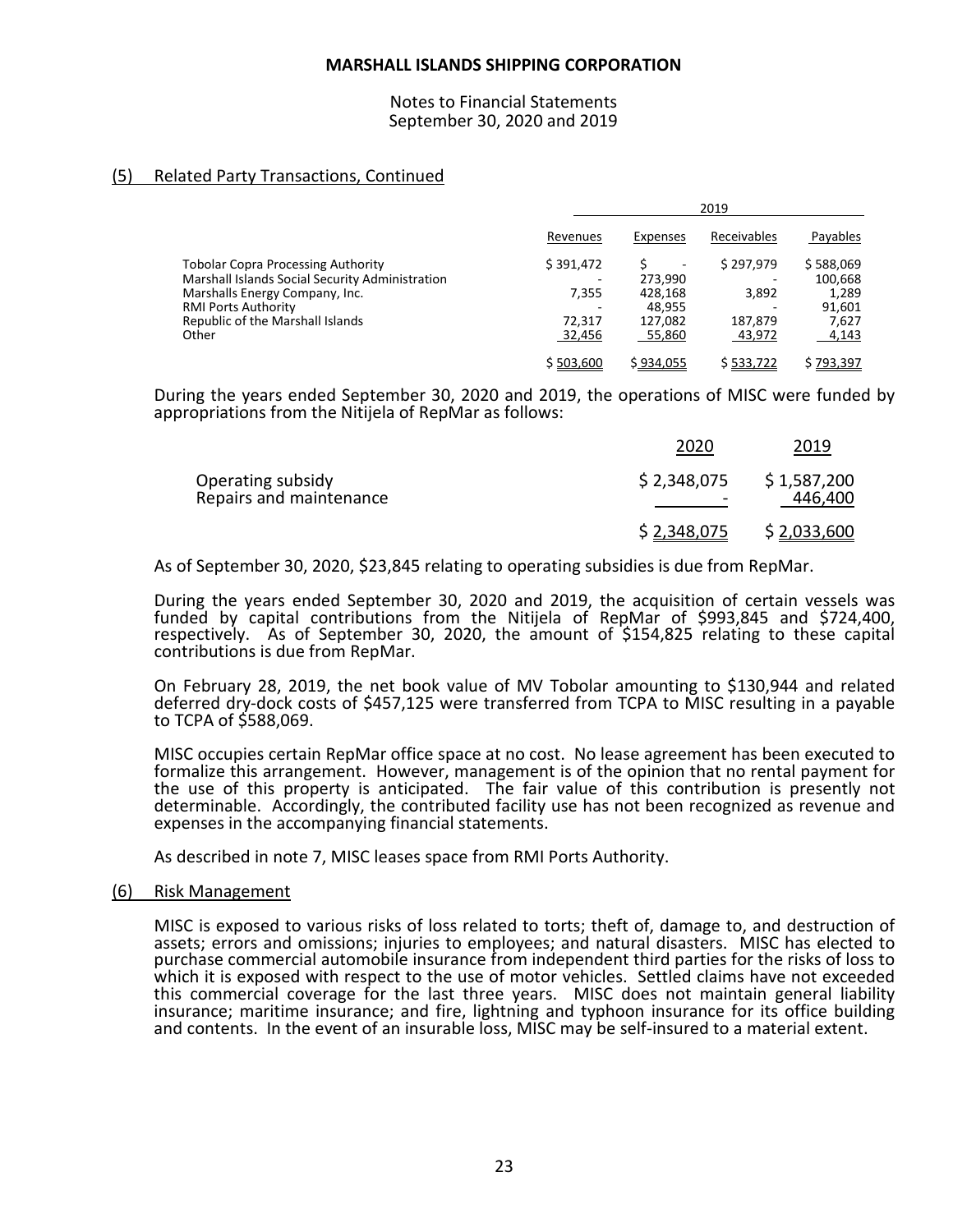Notes to Financial Statements September 30, 2020 and 2019

# (7) Commitments and Contingencies

#### Commitments

MISC leased a warehouse for \$2,557 per month, effective August 1, 2015, from the RMI Ports Authority, which lease expired on July 31, 2020. On August 1, 2020, the lease was renewed for a term of five years, expiring on July 31, 2025 for \$2,297 per month. During the years ended September 30, 2020 and 2019, MISC recorded associated rent expense of \$30,158 and \$30,678,<br>respectively.

Total minimum future rental payments for this non-cancelable lease agreement for the years ending September 30, are as follows:

| Year ending<br>September 30,         |                                                  |
|--------------------------------------|--------------------------------------------------|
| 2021<br>2022<br>2023<br>2024<br>2025 | \$27,558<br>27,558<br>27,558<br>27,558<br>22,965 |
|                                      | \$133,197                                        |

#### Going Concern

The accompanying financial statements have been prepared in accordance with accounting principles generally accepted in the United States of America, which contemplates the continuation of MISC as a going concern. During the years ended September 30, 2020 and 2019, continuation of MISC as a going concern. During the years ended September 30, 2020 and 2019,<br>MISC incurred losses from operations of \$3,429,266 and \$2,931,888, respectively. During the years ended September 30, 2020 and 2019, the operations of MISC were funded by appropriations from the Nitijela of RepMar of \$2,348,075 and \$2,033,600, respectively. In addition, during the years ended September 30, 2020 and 2019, MISC received \$993,845 and \$724,400, respectively, for the purpose of funding the acquisition of certain vessels.<br>Management acknowledges that it is currently dependent on RepMar for cash funding in order to maintain MISC as a going concern. Although RepMar has provided funding in the past, MISC does not have a formal agreement with RepMar to provide future funding. Management believes that the continuation of MISC's operations is dependent upon the future financial support of RepMar, deferment in payment of certain liabilities, and/or significant improvements in operations.

In view of these matters, realization of the related assets in the accompanying statement of net position at September 30, 2020, is dependent upon continued operations of MISC, which, in turn, is dependent upon MISC's ability to provide service to its customers and the success of future operations. Management believes that actions presently being undertaken to revise MISC's operating requirements, including the generation of positive cash flows from operations by increasing the number of field trips and operation of the new MV Enen Kio vessel, provide the opportunity for MISC to continue as a going concern. For the year ending September 30, 2021, RepMar has appropriated \$1,775,000 to fund MISC operations.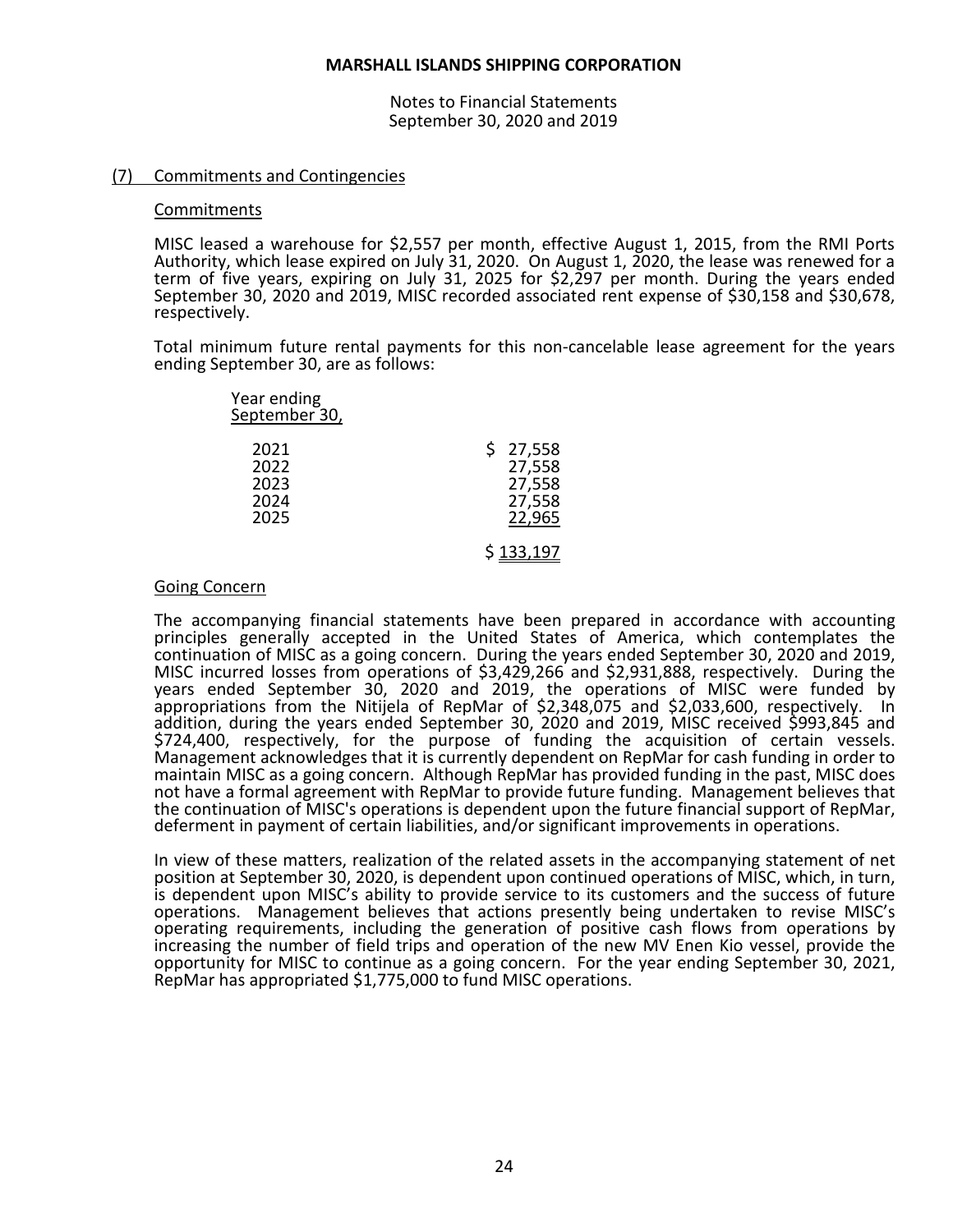Notes to Financial Statements September 30, 2020 and 2019

#### (8) COVID-19 Pandemic

On March 11, 2020, the World Health Organization declared the novel strain of coronavirus (COVID-19) a global pandemic and recommended containment and mitigation measures worldwide. On October 28, 2020, one confirmed case was identified in the Marshall Islands that was subsequently isolated and contained. On November 17, 2020, an additional three cases were identified and which were isolated and contained. As of October 27, 2021, no community transmission has been identified. MISC has determined that should the pandemic reach the Marshall Islands, it may negatively impact MISC's business, results of operations, and financial position and MISC may become dependent upon the financial support of RepMar. However, the effect of the pandemic on RepMar is also uncertain and future available funding to RepMar component units may be limited. Therefore, while MISC expects this matter to potentially have a negative impact on its business, results of operations, and financial position, the related financial impact cannot be reasonably estimated at this time.

#### (9) Subsequent Event

On December 2, 2020, the Board of Directors approved the acquisition of SV Kwai for \$300,000. MISC financed the acquisition through a \$450,000 loan from the Marshall Islands Development Bank.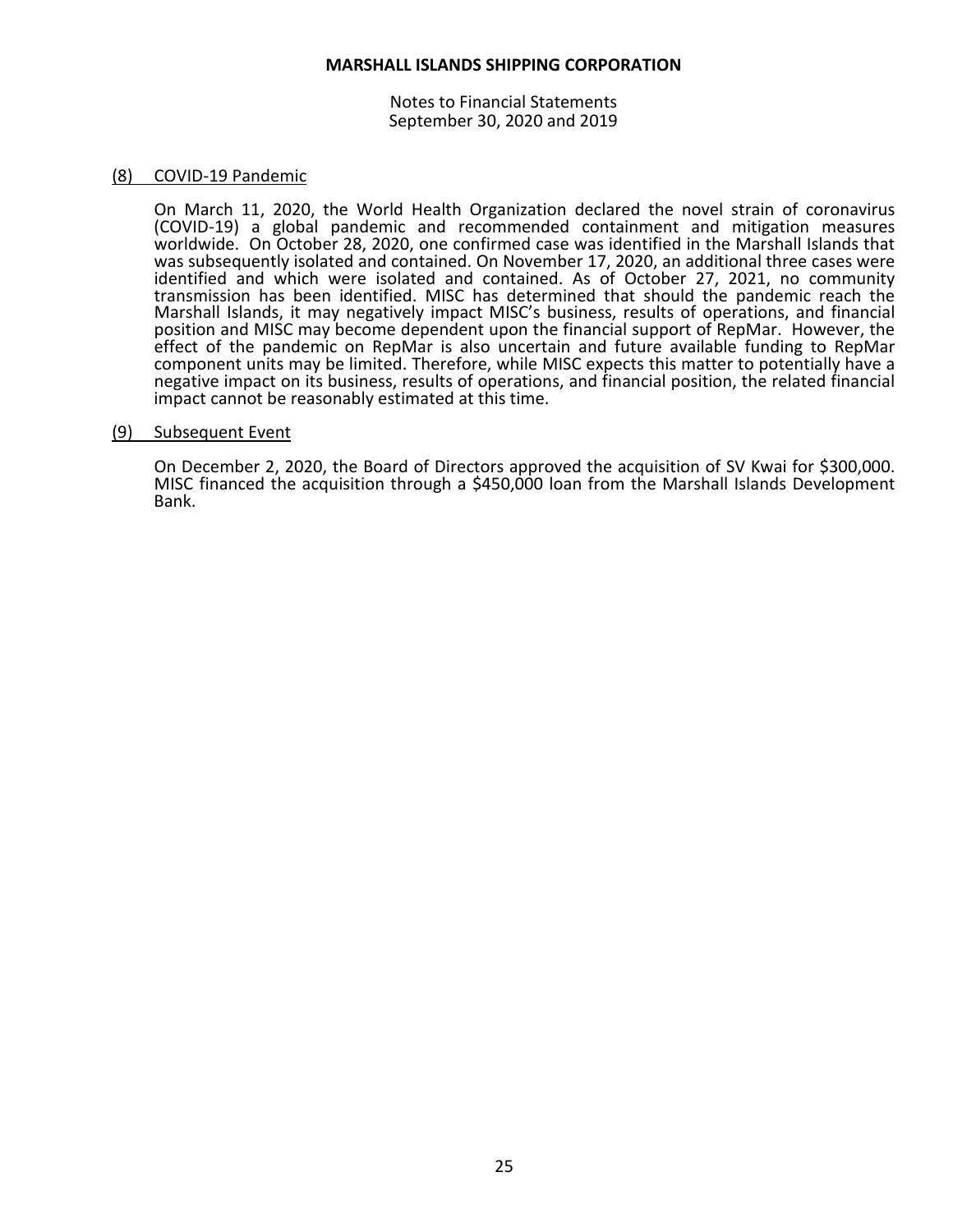

Deloitte & Touche LLP 361 South Marine Corps Drive Tamuning, GU 96913-3973 USA

Tel: +1 (671) 646-3884 Fax: +1 (671) 649-4265

www.deloitte.com

#### **INDEPENDENT AUDITORS' REPORT ON INTERNAL CONTROL OVER FINANCIAL REPORTING AND ON COMPLIANCE AND OTHER MATTERS BASED ON AN AUDIT OF FINANCIAL STATEMENTS PERFORMED IN ACCORDANCE WITH** *GOVERNMENT AUDITING STANDARDS*

Chairman Board of Directors Marshall Islands Shipping Corporation:

We have audited, in accordance with auditing standards generally accepted in the United States of America and the standards applicable to financial audits contained in Government Auditing Standards, issued by the Comptroller General of the United States, the financial statements of the Marshall Islands Shipping Corporation (MISC), which comprise the statement of net position as September 30, 2020, and the related statements of revenues, expenses and changes in net position and of cash flows for the year then ended, and the related notes to the financial statements, and have issued our report thereon dated October 27, 2021.

## **Internal Control Over Financial Reporting**

In planning and performing our audit of the financial statements, we considered MISC's internal control over financial reporting (internal control) as a basis for designing audit procedures that are appropriate in the circumstances for the purpose of expressing our opinion on the financial statements, but not for the purpose of expressing an opinion on the effectiveness of MISC's internal control. Accordingly, we do not express an opinion on the effectiveness of MISC's internal control.

A *deficiency in internal control* exists when the design or operation of a control does not allow management or employees, in the normal course of performing their assigned functions, to prevent, or detect and correct, misstatements on a timely basis. A *material weakness* is a deficiency, or a combination of deficiencies, in internal control, such that there is a reasonable possibility that a material misstatement of the entity's financial statements will not be prevented, or detected and corrected on a timely basis.

Our consideration of internal control was for the limited purpose described in the first paragraph of this section and was not designed to identify all deficiencies in internal control that might be material weaknesses or significant deficiencies. Given these limitations, during our audit we did not identify any deficiencies in internal control that we consider to be material weaknesses. However, material weaknesses may exist that have not been identified.

#### **Compliance and Other Matters**

As part of obtaining reasonable assurance about whether MISC's financial statements are free from material misstatement, we performed tests of its compliance with certain provisions of laws, regulations, contracts, and grant agreements, noncompliance with which could have a direct and material effect on the financial statements. However, providing an opinion on compliance with those provisions was not an objective of our audit, and accordingly, we do not express such an opinion. The results of our tests disclosed no instances of noncompliance or other matters that are required to be reported under *Government Auditing Standards*.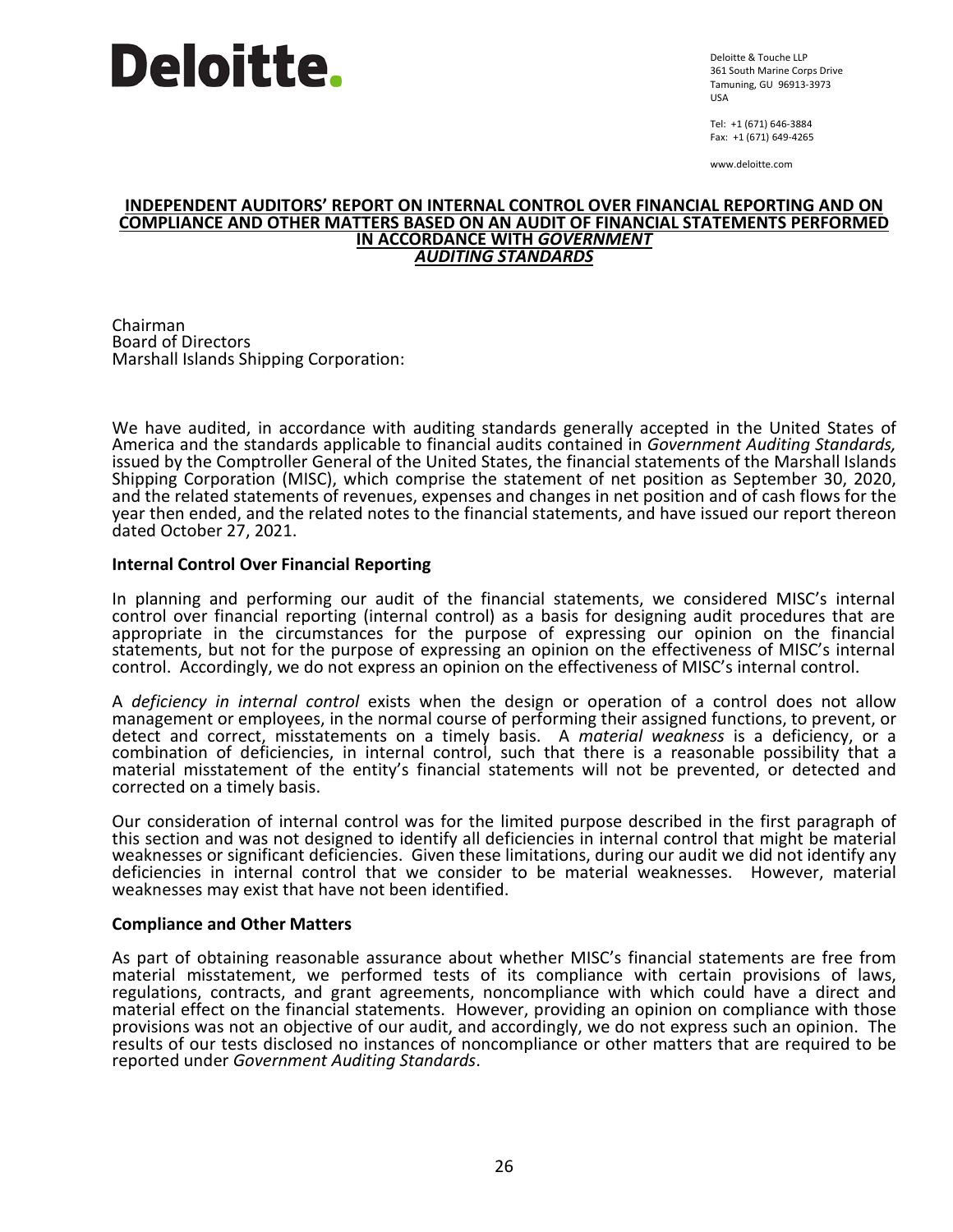

#### **Purpose of this Report**

The purpose of this report is solely to describe the scope of our testing of internal control and compliance and the results of that testing, and not to provide an opinion on the effectiveness of the entity's internal control or on compliance. This report is an integral part of an audit performed in accordance with *Government Auditing Standards* in considering the entity's internal control and compliance. Accordingly, this communication is not suitable for any other purpose.

Varket

October 27, 2021